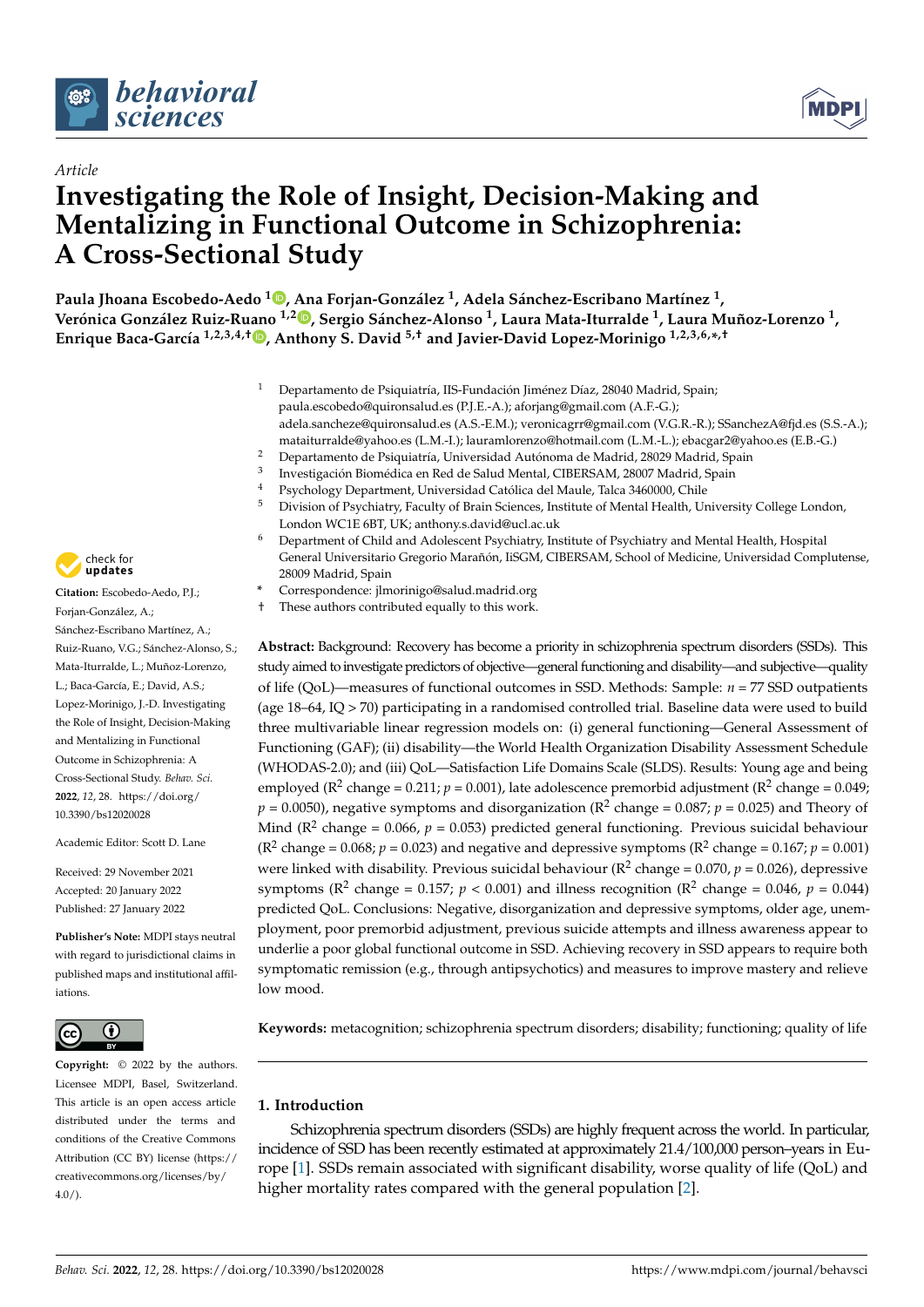Since the serendipitous discovery of chlorpromazine over half a century ago [\[3\]](#page-11-2), antipsychotics have become the cornerstone of treatment of SDDs [\[4\]](#page-11-3). However, current guidelines recommend that all patients should be offered cognitive behavioural therapy and family intervention in addition to antipsychotics [\[5\]](#page-11-4). Above and beyond *remission* or symptomatic improvement, *recovery* has become the top goal within current guidelines [\[6\]](#page-11-5). Achieving recovery includes outcomes such as general functioning and quality of life [\[7\]](#page-11-6), reported to be impaired in most mental disorders [\[8\]](#page-11-7). While there is no single definition of recovery, the guiding principle should be that of hope, that is, the process through which patients regain a meaningful life despite suffering a serious mental illness.

Specifically, *functioning* has been defined as a 'dynamic interaction between a person's health condition, environmental and personal factors', while *disability* may be considered as 'the negative side of it' [\[9\]](#page-11-8). From the *subjective* patient's perspective, *quality of life* is defined as 'an individual's perception of their position in life in the context of the culture and value systems in which they live and in relation to their goals, expectations, standards and concerns' [\[10\]](#page-11-9). Functioning and disability are therefore assessed by trained physicians, based on their own observations and information from others, i.e., they are *objective* measures. However, quality of life, which is *subjective*, is self-reported. Hence, a better understanding of the determinants of functional outcomes in SSD becomes a matter of major clinical relevance, which may lead to the identification of potential treatment targets. In this regard, previous research showed neurocognitive deficits [\[8,](#page-11-7)[11,](#page-11-10)[12\]](#page-11-11), positive and negative symptoms [\[8\]](#page-11-7), insight [\[13\]](#page-11-12) and metacognition [\[14\]](#page-11-13) to influence global functioning in SSD.

Over the last few years there has been growing research interest in metacognition, defined as 'knowledge and cognition about cognitive phenomena' [\[15\]](#page-11-14) or 'the ability to think of one's own and others' thinking' [\[16\]](#page-11-15), which is known to be impaired in SSD patients [\[17](#page-11-16)[,18\]](#page-11-17). Thus, Metacognitive Training [\[19\]](#page-11-18), which addresses cognitive and metacognitive skills, was demonstrated to improve positive symptoms [\[20](#page-12-0)[–23\]](#page-12-1) and insight [\[24](#page-12-2)[,25\]](#page-12-3) in SSD.

Specifically, two core metacognitive domains have attracted attention from psychosis researchers. First, mentalizing or 'Theory of Mind' (ToM), defined as 'the ability to attribute mental states—beliefs, intents, desires, emotions and knowledge—to oneself and to others' [\[26\]](#page-12-4) was reported to be impaired in patients with psychosis from the first presentation [\[27\]](#page-12-5). Second, Cognitive Insight, which includes a person's ability to evaluate and correct his/her own distorted beliefs and misinterpretations (self-reflectiveness) and the tendency to have overconfidence in one's conclusions (self-certainty) [\[17\]](#page-11-16), was found to be impaired in SSD patients compared with the general population [\[17\]](#page-11-16). In addition, poor decision-making skills have been associated with psychosis. Decision making can be defined as 'the ability to choose between two or more options'. However, further theoretical debate and empirical research are needed to clarify such a complex concept and its clinical correlates [\[28\]](#page-12-6). In particular, some physical underpinnings of decision making have been reported in healthy university students, such as heart rate variability [\[29\]](#page-12-7). More specifically, so-called 'Jumping to conclusions' (JTC) cognitive bias, i.e., drawing a conclusion based on insufficient evidence, has been reported to be greater in patients with psychotic disorders than in healthy controls [\[30](#page-12-8)[–32\]](#page-12-9). Therefore, ToM, Cognitive Insight and JTC may affect functional outcome, although their specific influence remains to be established. While better cognitive and metacognitive function may be expected to go along with better outcomes, some measures of insight have shown the opposite tendency in relation to subjective quality of life [\[33\]](#page-12-10). This is perhaps explained through heightened awareness of the (negative) consequences of illness.

We aimed to investigate the role of clinical and cognitive insight, JTC and ToM in general functioning, disability and quality of life in a sample of outpatients with SSD, whilst adjusting for demographic, clinical, neurocognitive and psychopathological variables. We hypothesised: (i) that general functioning and disability, both of which are objective measures of functional outcome, will be determined by good premorbid adjustment, mild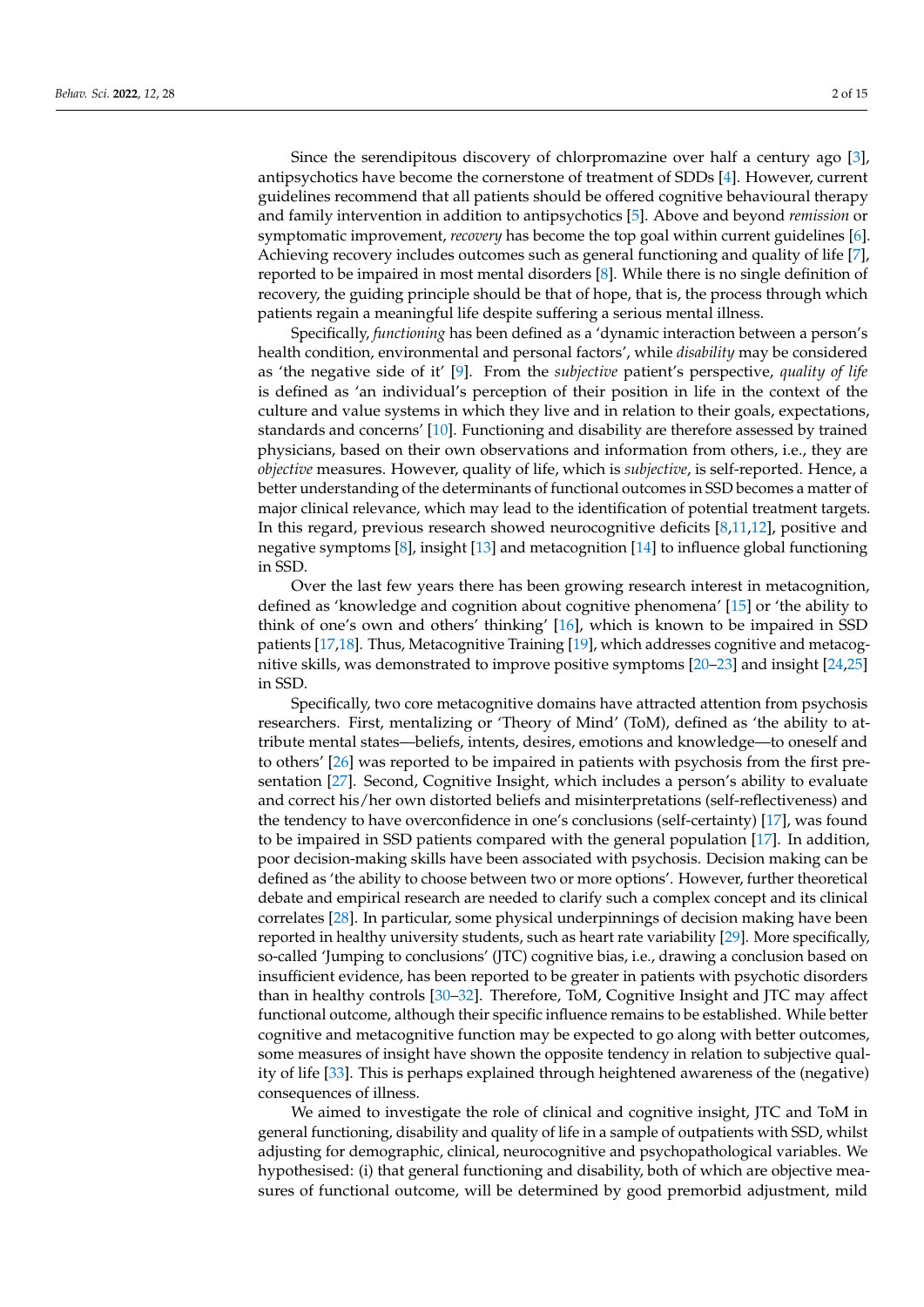symptomatic severity and good neuro- and metacognitive performance (i.e., higher functioning levels and lower disability levels)  $[11,34]$  $[11,34]$ ; and (ii) that quality of life, which is subjective, will correlate with insight and depression, i.e., greater insight and lower mood linked with worse quality of life [\[35\]](#page-12-12).

#### **2. Materials and Methods**

## *2.1. Sample*

Baseline data from a randomised controlled trial (RCT) of metacognitive training [\[36\]](#page-12-13), which was carried out at the Hospital Universitario Fundación Jiménez Díaz (Madrid, Spain) from June 2019 to September 2020, were used for this study. Briefly, those outpatients (age 18–64 years) diagnosed with SSD, based on the Mini International Neuropsychiatric Interview, 5th Edition (MINI) [\[37\]](#page-12-14), were approached and invited to participate in the RCT. Recruitment began on the 10 June 2020 and had to be stopped on the 11 March 2020 due to the COVID-19 outbreak in Spain. Exclusion criteria were: (i)  $IQ \le 70$ , which was assessed with the short form of the Wechsler Adult Intelligence Scale (WAIS)-IV [\[38\]](#page-12-15), (ii) organic psychosis; (iii) having received a metacognitive intervention within the previous year; (iv) poor Spanish fluency; (v) lack of cooperativeness for participating in the intervention groups detailed below, both of which were judged by the treating consultant psychiatrist or psychologist and checked by the principal investigator of the project during the screening/informed consent process. Those who agreed to enroll in the RCT gave written informed consent. This RCT obtained ethical approval from the Local Research Ethics Committee (EC044-19\_FJD-HRJC) and is registered at ClinicalTrials.gov (NCT04104347).

#### *2.2. Variables*

## 2.2.1. Outcome Measures

General functioning, disability and QoL were the main outcome measures of this study and assessed with the Global Assessment of Functioning (GAF) [\[39\]](#page-12-16), the World Health Organization Disability Assessment Schedule (WHODAS) [\[40\]](#page-12-17) and the Satisfaction Life Domains Scale (SLDS) [\[41\]](#page-12-18), respectively.

*General Functioning* was assessed with the Global Assessment of Functioning (GAF) [\[39\]](#page-12-16), which is a rater-based 100-point Likert scale ranging from 1 (very poor functioning) to 100 (very good functioning) according to patient's observed functionality over the last week. Of note, the inter-rater reliability for research use was reported to be good to excellent, with intra-class correlations coefficients ranging from  $r = 0.81$  to  $r = 0.85$  [\[42\]](#page-12-19).

The 12-item version of the World Health Organization Disability Assessment Schedule (WHODAS 2.0) [\[40\]](#page-12-17) was used to evaluate disability. The WHODAS is an assessor-based questionnaire enquiring about general disability-related issues, which participants answer within a 0 (lack of disability) to 4 (disabled) Likert scale. Scores for individual items can be summed up to create total scores. Higher scores indicate more severe disability, i.e., poorer functioning. Of note, a recent study from our group showed the WHODAS 2.0 to adequately measure disability aspects in both severe and common mental disorders [\[43\]](#page-12-20). Moreover, in an independent sample of outpatients with psychotic disorders the WHODAS 2.0 total score showed good reliability (Cronbach's  $\alpha$  = 0.89) [\[44\]](#page-13-0).

QoL was measured with the Spanish version of the Satisfaction Life Domains Scale (SLDS) [\[41\]](#page-12-18), which is a 15-item self-reported scale to measure patients' satisfaction with their own lives. Each question is scored within a 1 to 7 Likert Scale and individual scores can be summed up to create total scores—the higher the score, the better the QoL. Specifically, in the aforementioned validation study of the Spanish version of the SLDS with a sample of patients with schizophrenia, the instrument was found to be valid and reliable, with intraclass correlation coefficients oscillating between 0.51 and 0.83 [\[41\]](#page-12-18).

As detailed above, while the SLDS was self-rated, the same researcher (JDLM) administered the GAF and the WHODAS 2.0 to the whole sample, thus avoiding inter-rater reliability issues.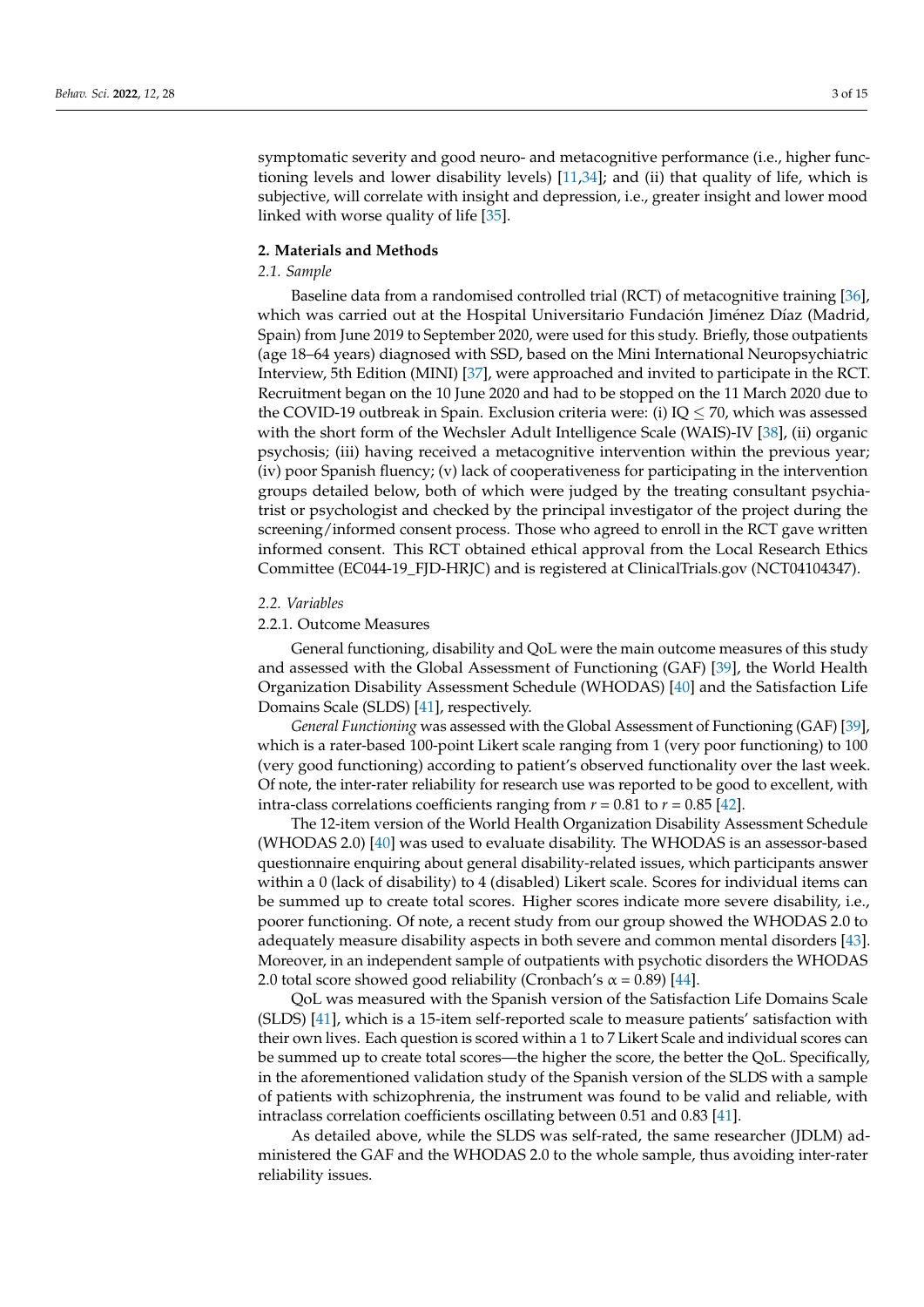#### 2.2.2. Independent Variables

Three demographic variables were recorded: age, gender (male/female), education level (primary/above primary), marital status (unmarried/married), employment status (unemployed/employed) and living status (alone/with someone else). We also collected data on ICD-10 diagnosis based on the MINI [\[37\]](#page-12-14), previous suicidal behaviour (present/absent), illness duration (≤5 years vs. >5 years) and number of previous psychiatric admissions.

Premorbid adjustment was retrospectively rated with the Premorbid Adjustment Scale (PAS) [\[45\]](#page-13-1). Specifically, the PAS provides scores on the level of adjustment over (i) childhood (to age 11), (ii) early adolescence (age 11–15) and (iii) late adolescence (age 15–17) by inquiring about sociability and social withdrawal, peer relationships, scholastic performance, adaptation to school and ability to form socio-sexual relationships.

The Spanish version [\[46\]](#page-13-2) of the Positive and Negative Syndrome Scale (PANSS) [\[44\]](#page-13-0) was used to rate severity of five symptomatic dimensions, namely positive, negative, disorganization, mania and depression, based on a previous consensus of PANSS factor analysis studies [\[47\]](#page-13-3).

The vocabulary subtest of the Wechsler Adult Intelligence Scale (WAIS)-IV [\[38\]](#page-12-15) estimated participants' IQ; and the Trail Making Test (TMT) [\[48\]](#page-13-4)—time to complete task B (in seconds) minus time to complete task A—provided a brief measure of executive function, whilst adjusting for processing speed [\[49\]](#page-13-5).

Insight (i.e., clinical insight) was measured with the Spanish version [\[50\]](#page-13-6) of the Schedule for Assessment of Insight (SAI-E) [\[51\]](#page-13-7). The scale, which takes the form of an observerrated semi-structure interview, measures three insight dimensions—illness recognition, symptoms relabelling and treatment compliance—based on David's model of insight [\[52\]](#page-13-8), which can be summed up to provide a global insight score. Higher scores represent better insight.

*Jumping to Conclusions (JTC)* cognitive bias was measured with a computerised version of the *Beads Task* [\[53\]](#page-13-9). On the basis of probability (in task 1 the probability is 85:15, while in task 2 the probability is 60:40), the individual must decide the jar to which the extracted bead belongs, that is, for each task only one trial was permitted to avoid learning. *JTC* was rated if a decision was made after extracting one or two beads. This dichotomic measure of JTC as present/absent based on the 'two or less draw to decision threshold' was found to be most reliably associated with delusions [\[30\]](#page-12-8) and widely used in previous early onset psychosis studies [\[24,](#page-12-2)[32,](#page-12-9)[54\]](#page-13-10).

*Cognitive insight* was assessed with the *Beck Cognitive Insight Scale* (BCIS) [\[17\]](#page-11-16), Spanish version [\[55\]](#page-13-11). The BCIS takes the form of a 15-item self-rated scale which yields two factors, namely self-reflectiveness (9 items) and self-certainty (6 items). For each item, scores ranged from 0 ("do not agree at all") to 4 ("agree completely"). An overall measure of cognitive insight—Composite Index—can be calculated by subtracting self-certainty from self-reflectiveness. High self-reflectiveness, low self-certainty and high Composite Index scores are meant to indicate 'good' cognitive insight. Internal consistency was found to be acceptable (α = 0.60–0.68) [\[24\]](#page-12-2). *Mentalizing* or *Theory of Mind (ToM)* was measured with the *Hinting Task* [\[56\]](#page-13-12), Spanish version [\[55\]](#page-13-11), which was found to have good internal consistency (α = 0.64) [\[24\]](#page-12-2). In addition, we used the *Emotions Recognition Test Faces* activity (ERTF) [\[57\]](#page-13-13) to further assess ToM.

In particular, we administered the short version of the Hinting Task, which consists of two brief stories, to avoid biases related to potential cognitive issues. The stories have two characters and, at the end of each story, one of the characters drops a fairly clear hint. The subject is asked about the meaning of this character. If the response is correct, the score is 2 and no further questions about the story will be asked. If not, further information can be provided to make the hint clearer. If the response is correct on the second occasion (that is, after being given a clearer hint), the score is 1. Otherwise, the score would be 0. Hence, the sum of both stories scores yielded total scores ranging from 0 (very poor ToM performance) to 4 (very good ToM performance).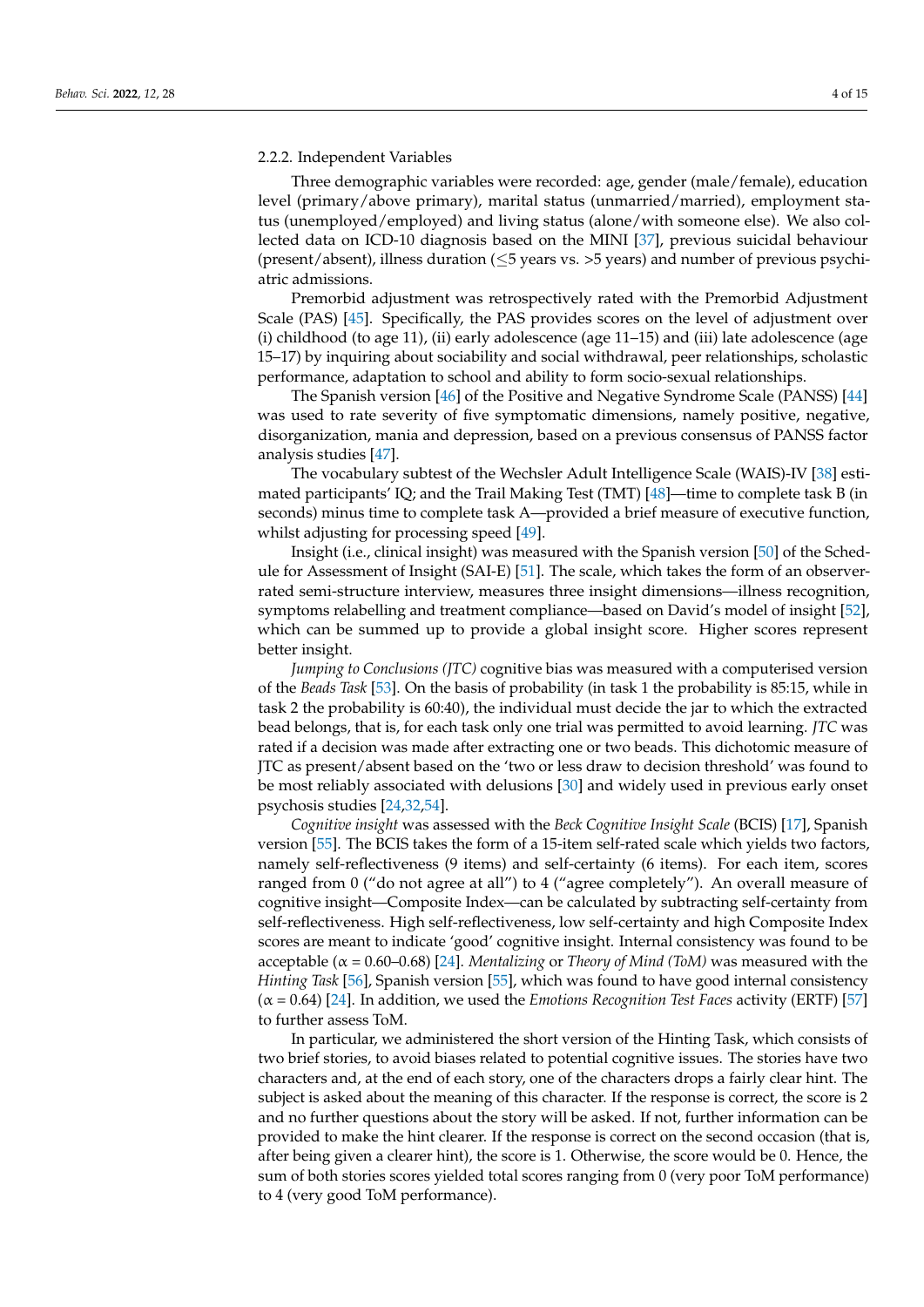The ERTF is composed of 20 different photographs showing people's emotions, which participants are asked to recognise between two given options (e.g., "angry" or "sad"). Right answers score 1, while wrong answers score 0. Individual items scores can thus be summed up to create total scores. Higher scores on each scale indicate better ToM performance.

## 2.2.3. Statistics

First, we conducted bivariate correlations between GAF, WHODAS and SLDS total scores, and all the potential confounders to select those variables which entered the hierarchical regression analyses, thus no correction for multiple testing was applied. Second, those correlated variables at a significant level (*p* < 0.10) were entered into three hierarchical multiple regressions on the three functional outcome measures, namely GAF, WHODAS and SLDS total scores. Those potential confounders which correlated (at *p* < 0.10) with each of the outcome measures were entered into the models as prior blocks (enter method). As a result, no correction for multiple testing was needed.

The percentage of the variance on GAF, WHODAS and SLDS scores explained by each model, and the contribution of each independent block to the model was investigated (Nagelkerke  $R^2$  change), which was considered *clinically meaningful* if  $R^2$  change  $\geq 0.08$  or *p* < 0.05 (two-tailed) [\[58\]](#page-13-14). The Statistical Package for Social Science version 25.0 (SPSS Inc., Chicago, IL, USA) was used to perform the analyses.

As noted above, this study was part of a larger randomised controlled trial (RCT) on insight (measured with the SAI-E) as primary outcome, on which the estimation of the sample size was based. In particular, for the RCT primary outcome (i.e., SAI-E total score) a total sample size of  $n = 102$  participants at the end of the trial would be needed to detect a medium effect size (*d* = 0.50, α = 5%, 1-β = 80%). This said, as of 11 March 2020, when recruitment had to be stopped due to the COVID-19 outbreak in Spain, *n* = 351 individuals were found eligible. However, only *n* = 77 of them (21.9%) agreed to take part in the trial and were assessed at baseline (from which this study data came), which was mainly due to not consenting (*n* = 243, 69.2%).

#### **3. Results**

## *3.1. Sample Characteristics*

The socio-demographic and clinical characteristics of the sample (*n* = 77), including psychopathological, insight-related, neurocognitive, metacognitive and functioning variables, are shown in Table [1.](#page-5-0)

| Socio-Demographic Variables           |                  |
|---------------------------------------|------------------|
| Age (years)                           | $47.69 \pm 9.76$ |
| Gender (males)                        | 41 $(53.2\%)$    |
| Education level (primary)             | $13(16.9\%)$     |
| Marital status (unmarried)            | $61(79.2\%)$     |
| Employment status (unemployed)        | 56 (72.7%)       |
| Living status (alone)                 | $8(10.4\%)$      |
| Premorbid Adjustment (PAS)            |                  |
| Childhood                             | $5.80 \pm 3.79$  |
| Early adolescence                     | $7.64 \pm 4.64$  |
| Late adolescence                      | $7.69 \pm 4.90$  |
| Clinical variables                    |                  |
| Diagnosis                             |                  |
| Schizophrenia                         | $48(62.3\%)$     |
| Other psychoses                       | 29 (37.7%)       |
| Previous suicidal behaviour (present) | $31(40.3\%)$     |
| Duration of illness (>5 years)        | $69(89.6\%)$     |
| Number of previous admissions         | $3.46 \pm 3.99$  |

**Table 1.** Sample characteristics (*n* = 77).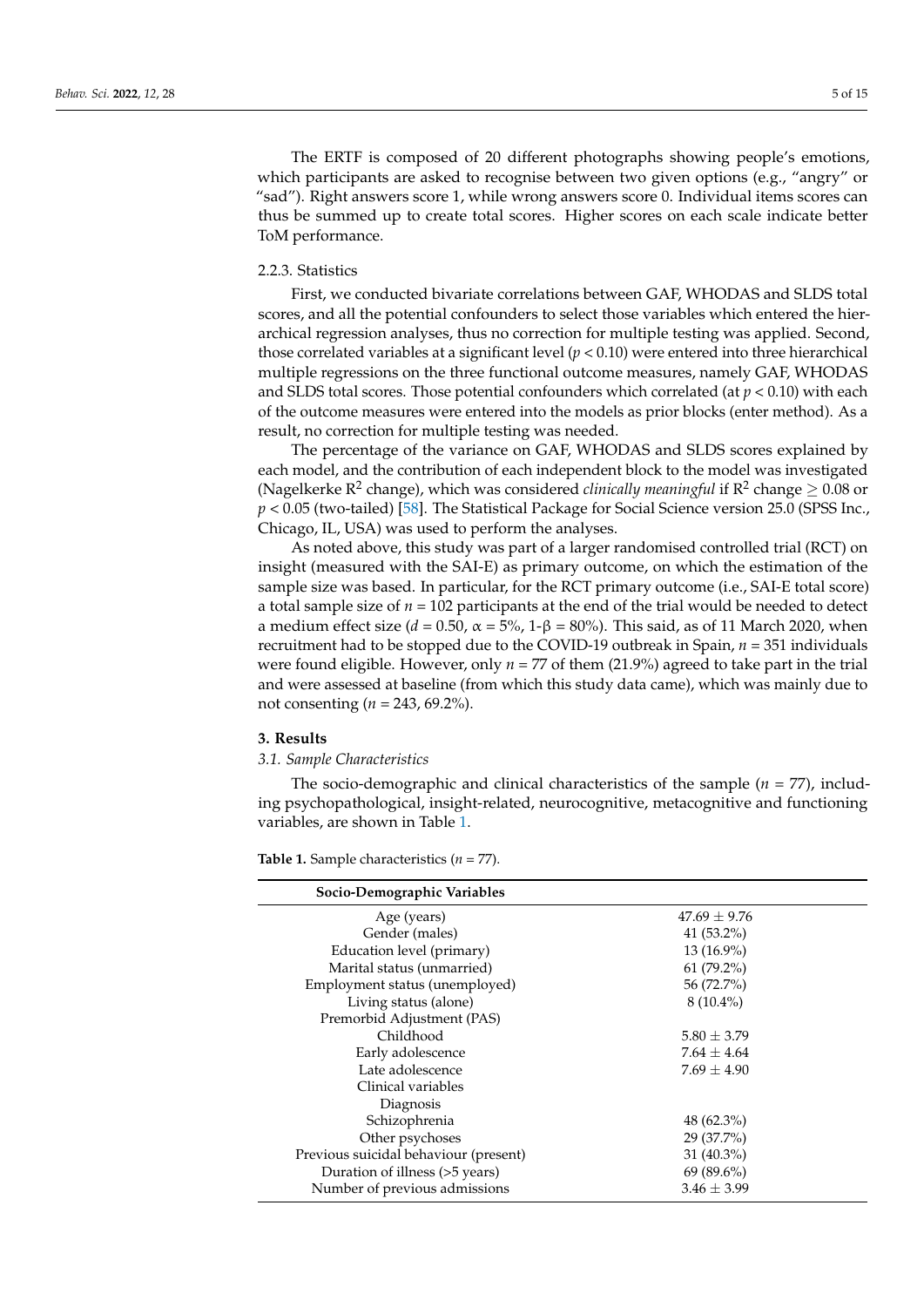| Socio-Demographic Variables |                    |
|-----------------------------|--------------------|
| Psychopathology (PANSS)     |                    |
| Positive                    | $8.44 \pm 3.67$    |
| Negative                    | $14.91 \pm 5.89$   |
| Disorganisation             | $6.05 \pm 2.61$    |
| Depression                  | $6.25 \pm 1.86$    |
| Mania                       | $6.94 \pm 2.70$    |
| Insight (SAI-E)             |                    |
| <b>Total Insight</b>        | $15.55 \pm 2.29$   |
| <b>Illness Recognition</b>  | $5.36 \pm 2.68$    |
| Symptoms relabelling        | $5.87 \pm 2.81$    |
| <b>Treatment Compliance</b> | $4.31 \pm 1.57$    |
| Neurocognition              |                    |
| IQ                          | $104.61 \pm 11.72$ |
| TMT B-A                     | $68.91 \pm 43.65$  |
| Metacognition               |                    |
| JTC_85:15                   | $42(56.0\%)$       |
| <b>ITC_60:40</b>            | $38(51.4\%)$       |
| <b>BCIS-SR</b>              | $15.43 \pm 5.11$   |
| BCIS-SC                     | $7.67 \pm 3.42$    |
| <b>BCIS-CI</b>              | $7.74 \pm 6.66$    |
| <b>Hinting Task</b>         | $2.25 \pm 1.33$    |
| <b>ERTF</b>                 | $16.86 \pm 2.16$   |
| Functioning                 |                    |
| General Functioning (GAF)   | $61.81 \pm 7.48$   |
| Disability (WHODAS)         | $15.40 \pm 10.14$  |
| Quality of Life (SLDS)      | $80.14 \pm 11.46$  |

<span id="page-5-0"></span>

| <b>Table 1.</b> Cont. |
|-----------------------|
|                       |

PAS = Premorbid Adjustment Scale, PANSS = The Positive And Negative Syndrome Scale, SAI-E = The Schedule for Assessment of Insight—Expanded version, IQ = Intelligence Quotient, TMT B-A = Trail Making Test (time B-A), JTC = Jumping to Conclusions, BCIS-SR = Beck Cognitive Insight Scale—Self Reflectiveness, BCIS-SC = Beck Cognitive Insight Scale—Self Certainty, BCIS-CI = Beck Cognitive Insight Scale—Composite Index, ERTF = Emotions Recognition Test Faces, GAF = Global Assessment of Functioning, WHODAS = World Health Organization Disability Assessment Scale, SLDS = Satisfaction with Life Domains Scale.

## *3.2. Bivariate Analyses*

Table [2,](#page-6-0) below, shows the relationship of the three outcome variables of interest—general functioning, disability and QoL—with the analysed binary independent variables. Employment status was the only variable significantly associated with the GAF score (unemployed vs. employed:  $59.9 \pm 6.9$  vs.  $66.8 \pm 5.7$ ,  $p < 0.001$ ), although the duration of illness ( $\leq$ 5 years vs. >5 years:  $66.0 \pm 8.9$  vs.  $61.3 \pm 7.2$ ,  $p < 0.094$ ) and JTC (Present vs. Absent:  $60.40 \pm 6.7$  vs.  $63.5 \pm 8.2$ ,  $p < 0.076$ ) were associated with the GAF score at the borderline level. Those with previous suicidal behaviour were found to have significantly higher WHODAS scores than those without such antecedents (18.4  $\pm$  9.9 vs. 12.9  $\pm$  10.3, respectively, *p* = 0.02). Further bivariate relationships between general functioning, disability and QoL, and other binary variables are shown in Table [2.](#page-6-0)

**Table 2.** Bivariate analyses: relationship between binary variables and functional outcome measures.

|                                        |                            | <b>General Functioning</b><br>(GAF) |                |                               | Disability<br>(WHODAS) |                |                                | <b>Ouality of Life</b><br>(SLDS) |           |
|----------------------------------------|----------------------------|-------------------------------------|----------------|-------------------------------|------------------------|----------------|--------------------------------|----------------------------------|-----------|
|                                        | Mean (SD)                  | <b>Statistic</b>                    | <i>v</i> Value | Mean (SD)                     | <b>Statistic</b>       | <i>v</i> Value | Mean (SD)                      | <b>Statistic</b>                 | $p$ Value |
| Gender<br>Males                        | 61.83(8.20)                |                                     |                | 13.49 (11.65)                 |                        |                | 80.97 (11.44)                  |                                  |           |
| Females<br>Education level             | 61.78 (6.69)               | $t_{75} = 0.03$                     | 0.98           | 17.08 (8.48)                  | $t_{74} = -1.52$       | 0.13           | 79.25 (11.58)                  | $t_{70} = 0.63$                  | 0.53      |
| Primary                                | 60.23(9.18)                |                                     |                | 12.23 (5.99)                  |                        |                | 83.73 (11.90)                  |                                  |           |
| Secondary (or above)<br>Marital status | 62.13(7.13)                | $t_{75} = -0.83$                    | 0.41           | 15.75 (11.04)                 | $t_{31.70} = -1.62$    | 0.11           | 79.49 (11.36)                  | $t_{70} = 1.13$                  | 0.26      |
| Unmarried<br>Married                   | 61.57(7.70)<br>62.69(6.74) | $t_{75} = -0.053$                   | 0.60           | 15.26 (9.97)<br>14.67 (12.40) | $t_{74} = 0.20$        | 0.84           | 80.28 (10.55)<br>79.60 (14.84) | $t_{70} = 0.20$                  | 0.84      |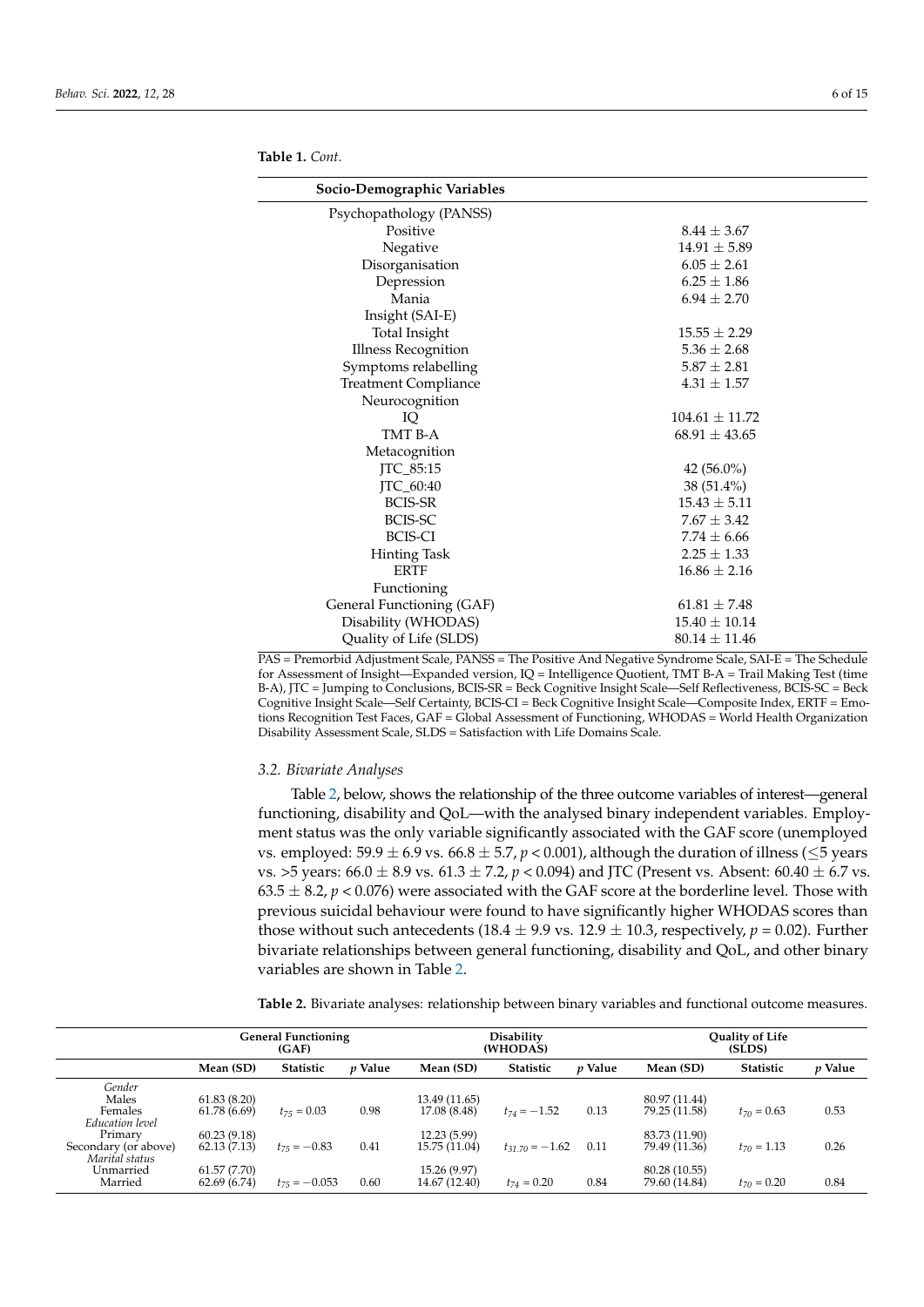|                                | <b>General Functioning</b><br>(GAF) |                  |           | Disability<br>(WHODAS) |                   | Quality of Life<br>(SLDS) |               |                  |           |
|--------------------------------|-------------------------------------|------------------|-----------|------------------------|-------------------|---------------------------|---------------|------------------|-----------|
|                                | Mean (SD)                           | <b>Statistic</b> | $p$ Value | Mean (SD)              | <b>Statistic</b>  | p Value                   | Mean (SD)     | <b>Statistic</b> | $p$ Value |
| Living status                  |                                     |                  |           |                        |                   |                           |               |                  |           |
| Alone                          | 61.13(9.30)                         |                  |           | 20.50 (9.43)           |                   |                           | 76.00 (10.02) |                  |           |
| Not alone                      | 61.88 (7.32)                        | $t_{75} = -0.27$ | 0.79      | 14.51 (10.39)          | $t_{74} = 1.55$   | 0.12                      | 80.58 (11.58) | $t_{70} = -1.01$ | 0.32      |
| Employment status              |                                     |                  |           |                        |                   |                           |               |                  |           |
| <b>Unemployed</b>              | 59.93 (6.91)                        |                  |           | 15.67 (10.06)          |                   |                           | 80.39 (11.62) |                  |           |
| Employed                       | 66.81 (5.74)                        | $t_{75} = -3.92$ | < 0.001   | 13.76 (11.40)          | $t_{74} = 0.71$   | 0.48                      | 79.52 (11.30) | $t_{70} = 0.29$  | 0.77      |
| Diagnosis                      |                                     |                  |           |                        |                   |                           |               |                  |           |
| Schizophrenia                  | 61.73 (7.45)                        |                  |           | 15.77 (10.67)          |                   |                           | 80.06 (11.63) |                  |           |
| Other psychoses<br>Previous SB | 61.93(7.68)                         | $t_{75} = -0.11$ | 0.91      | 14.07 (10.02)          | $t_{74} = 0.68$   | 0.50                      | 80.27 (11.38) | $t_{70} = -0.07$ | 0.94      |
| Present                        | 62.35(7.56)                         |                  |           | 18.39 (9.87)           |                   |                           | 77.24 (12.55) |                  |           |
| Absent                         | 61.43 (7.49)                        | $t_{75} = 0.53$  | 0.60      | 12.91 (10.27)          | $t_{74} = 2.32$   | 0.02                      | 82.09 (10.35) | $t_{70} = -1.79$ | 0.078     |
| Duration of illness            |                                     |                  |           |                        |                   |                           |               |                  |           |
| $\leq$ 5 years                 | 66.00 (8.91)                        |                  |           | 14.50 (11.40)          |                   |                           | 74.00 (9.43)  |                  |           |
| >5 years                       | 61.32(7.22)                         | $t_{75} = 1.69$  | 0.094     | 15.22 (10.37)          | $t_{74} = 0.18$   | 0.85                      | 80.80 (11.52) | $t_{70} = 1.50$  | 0.14      |
| ľТC                            |                                     |                  |           |                        |                   |                           |               |                  |           |
| Present                        | 60.40(6.75)                         |                  |           | 15.12 (9.30)           |                   |                           | 81.35 (10.73) |                  |           |
| Absent                         | 63.52(8.21)                         | $t_{73} = -1.80$ | 0.076     | 15.50 (11.96)          | $t_{72} = -0.015$ | 0.88                      | 78.21 (12.27) | $t_{68} = 1.14$  | 0.26      |

<span id="page-6-0"></span>**Table 2.** *Cont.*

GAF = Global Assessment of Functioning, WHODAS = World Health Organization Disability Assessment Scale, SLDS = Satisfaction with Life Domains Scale, SB = Suicidal Behaviour, JTC = Jumping to Conclusions.

Table [3,](#page-6-1) below, shows, the correlations between the three main outcomes of the study, namely general functioning (GAF total score), disability (WHODAS total score) and QoL (SLDS total score), and tested continuous variables.

<span id="page-6-1"></span>**Table 3.** Bivariate correlations of continuous variables with functional outcome measures.

|                       | <b>General Functioning</b><br>(GAF) |                  | (WHODAS) | Disability       | Quality of Life<br><b>SLDS</b> |                  |  |
|-----------------------|-------------------------------------|------------------|----------|------------------|--------------------------------|------------------|--|
|                       | r                                   | $\boldsymbol{p}$ | r        | $\boldsymbol{p}$ | r                              | $\boldsymbol{p}$ |  |
| Age                   | $-0.31$                             | 0.005            | 0.17     | 0.13             | 0.069                          | 0.57             |  |
| PAS Child             | $-0.12$                             | 0.29             | 0.14     | 0.21             | $-0.12$                        | 0.31             |  |
| PAS early             | $-0.11$                             | 0.32             | $-0.02$  | 0.89             | 0.00                           | >0.99            |  |
| PAS late              | $-0.22$                             | 0.060            | 0.03     | 0.81             | $-0.04$                        | 0.74             |  |
| PANSS-Positive        | $-0.00$                             | 0.97             | 0.14     | 0.24             | $-0.18$                        | 0.13             |  |
| PANSS-Negative        | $-0.52$                             | < 0.001          | 0.32     | 0.005            | $-0.09$                        | 0.47             |  |
| PANSS-Disorganization | $-0.43$                             | < 0.001          | 0.10     | 0.39             | 0.09                           | 0.44             |  |
| PANSS-Mania           | $-0.00$                             | 0.98             | $-0.05$  | 0.64             | 0.06                           | 0.60             |  |
| PANSS-Depression      | $-0.24$                             | 0.83             | 0.35     | 0.002            | $-0.46$                        | < 0.001          |  |
| IQ                    | 0.22                                | 0.054            | 0.08     | 0.47             | $-0.14$                        | 0.24             |  |
| TMT B-A               | $-0.27$                             | 0.021            | 0.03     | 0.81             | 0.13                           | 0.27             |  |
| Recognition           | 0.34                                | 0.002            | 0.13     | 0.26             | $-0.28$                        | 0.015            |  |
| Relabelling           | $-0.02$                             | 0.87             | $-0.02$  | 0.89             | 0.01                           | 0.90             |  |
| Compliance            | $-0.04$                             | 0.70             | 0.13     | 0.27             | 0.01                           | 0.92             |  |
| <b>INSIGHT</b>        | 0.15                                | 0.19             | 0.10     | 0.41             | $-0.13$                        | 0.26             |  |
| <b>BCIS-SR</b>        | 0.21                                | 0.075            | 0.06     | 0.59             | $-0.23$                        | 0.051            |  |
| BCIS-SC               | $-0.04$                             | 0.73             | $-0.05$  | 0.65             | $-0.05$                        | 0.69             |  |
| BCIS-CI               | 0.18                                | 0.13             | 0.07     | 0.54             | $-0.17$                        | 0.17             |  |
| <b>Hinting Task</b>   | 0.25                                | 0.028            | $-0.09$  | 0.45             | 0.07                           | 0.59             |  |
| <b>ERTF</b>           | 0.34                                | 0.002            | $-0.03$  | 0.80             | $-0.13$                        | 0.27             |  |

GAF = Global Assessment of Functioning, WHODAS = World Health Organization Disability Assessment Scale, SLDS = Satisfaction with Life Domains Scale, PAS = Premorbid Adjustment Scale, PANSS = The Positive And Negative Syndrome Scale,  $IQ =$  Intelligence Quotient, TMT B-A  $=$  Trail Making Test (time B-A), BCIS-SR = Beck Cognitive Insight Scale—Self Reflectiveness, BCIS-SC = Beck Cognitive Insight Scale—Self Certainty, BCIS-CI = Beck Cognitive Insight Scale—Composite Index, ERTF = Emotions Recognition Test Faces.

Age (*r* = −0.31, *p* = 0.005), the late adolescence PAS score (*r* = −0.22, *p* = 0.060), PANSS-Negative (*r* = −0.52, *p* < 0.001), PANSS-Disorganization (*r* = −0.43, *p* < 0.001), and TMT B-A ( $r = -0.27$ ,  $p = 0.021$ ), were found to have a negative association with the GAF, while IQ (*r* = 0.22, *p* = 0.054), illness recognition (*r* = 0.34, *p* = 0.002), BCIS-SR (*r* = 0.21, *p* = 0.075),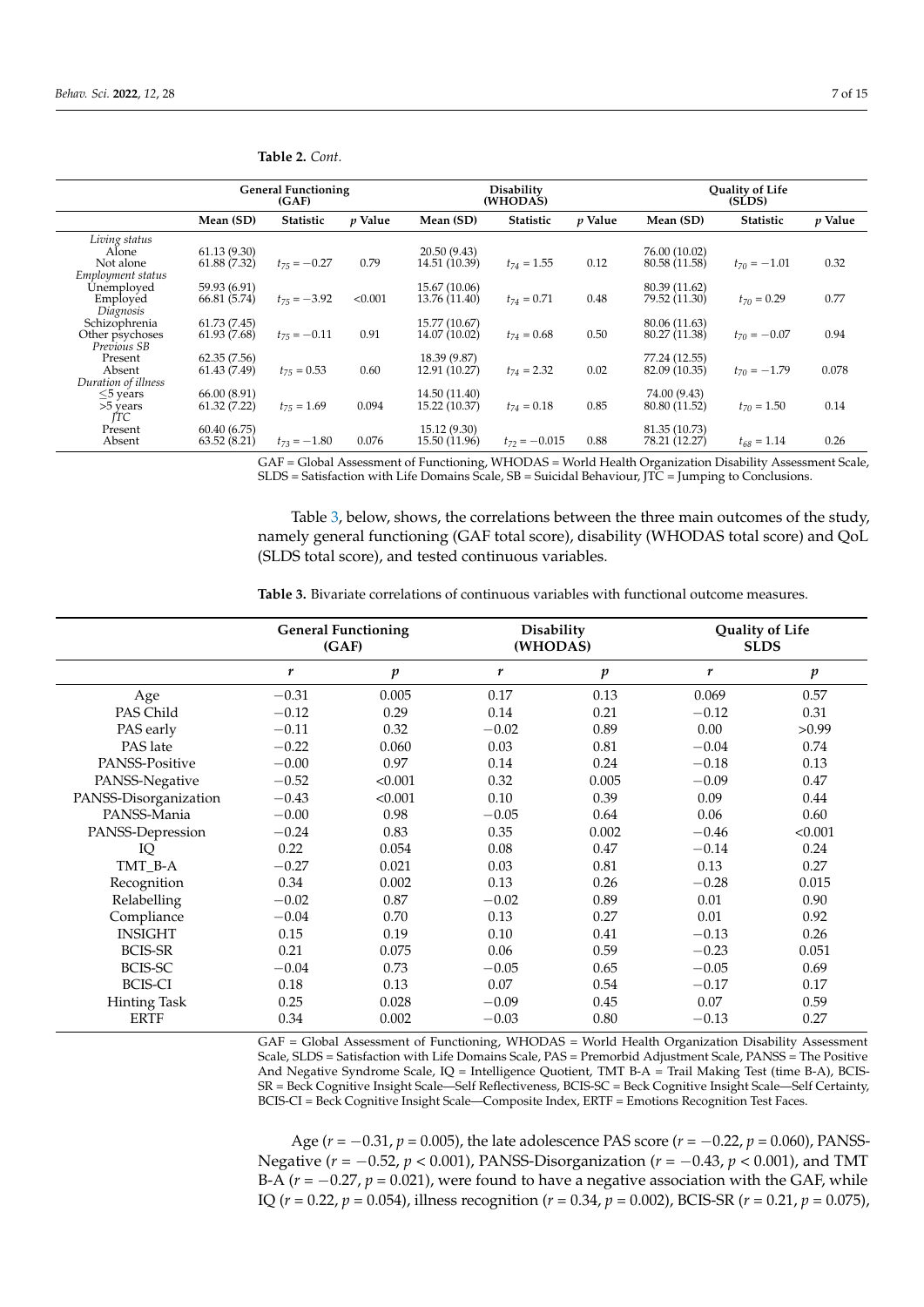the Hinting Task score ( $r = 0.25$ ,  $p = 0.028$ ) and ERTF ( $r = 0.34$ ,  $p = 0.002$ ) had a positive correlation with the GAF.

PANSS-Negative  $(r = 0.32, p = 0.005)$  and PANSS-Depression  $(r = 0.35, p = 0.002)$ positively correlated with the WHODAS total score.

PANSS-Depression (*r* = −0.46, *p* < 0.001), illness recognition (*r* = −0.28, *p* = 0.015) and BCIS-SR  $(r = -0.23, p = 0.051)$  showed a negative correlation with the SLDS score.

Further associations of functioning, disability and quality of life scores with sociodemographic, clinical, neurocognitive and metacognitive variables are presented in Table [3.](#page-6-1)

## *3.3. Multivariable Regression Models*

Table [4,](#page-7-0) below, presents the hierarchical multivariable regression models on the three outcome measures, namely general functioning-GAF, disability-WHODAS and quality of life-SLDS.

<span id="page-7-0"></span>**Table 4.** Multivariable linear regression models on general functioning, disability and quality of life.

|                                                                 | <b>General Functioning</b><br>(GAF) |          |                  |                    | <b>Disability</b><br>(WHODAS) |                  | Quality of Life<br>(SLDS) |          |                  |
|-----------------------------------------------------------------|-------------------------------------|----------|------------------|--------------------|-------------------------------|------------------|---------------------------|----------|------------------|
|                                                                 | $\mathbb{R}^2$ Change               | F Change | $\boldsymbol{p}$ | $R^2$ Change       | F Change                      | $\boldsymbol{p}$ | $R^2$ Change              | F Change | $\boldsymbol{p}$ |
| Block 1-Demographic variables:<br>Age, employment status        | 0.211                               | 7.884    | 0.001            |                    |                               |                  |                           |          |                  |
| Block 2-Clinical variables:<br>Duration of illness, previous SB | 0.043 <sup>a</sup>                  | 3.341    | 0.073            | 0.068 <sup>b</sup> | 5.383                         | 0.023            | 0.070 <sup>b</sup>        | 5.155    | 0.026            |
| Block 3-Premorbid adjustment                                    | 0.049                               | 4.027    | 0.050            |                    |                               |                  |                           |          |                  |
| Late PAS score                                                  |                                     |          |                  |                    |                               |                  |                           |          |                  |
| <b>Block 4-PANSS:</b><br>See below.                             | 0.087c                              | 3.941    | 0.025            | 0.167 <sup>d</sup> | 7.867                         | 0.001            | $0.157$ <sup>e</sup>      | 13.610   | < 0.001          |
| Block 5-Neurocognition:<br>IQ (WAIS vocabulary), TMT B-A        | 0.007                               | 0.311    | 0.734            |                    |                               |                  |                           |          |                  |
| Block 6-Clinical Insight:                                       | 0.023                               | 2.109    | 0.161            |                    |                               |                  | 0.046                     | 4.216    | 0.044            |
| Recognition                                                     |                                     |          |                  |                    |                               |                  |                           |          |                  |
| Block 7-Cognitive Insight                                       | 0.001                               | 0.097    | 0.757            |                    |                               |                  | 0.001                     | 0.069    | 0.793            |
| SR                                                              |                                     |          |                  |                    |                               |                  |                           |          |                  |
| Block 8-JTC                                                     | 0.001                               | 0.126    | 0.724            |                    |                               |                  |                           |          |                  |
| <b>ITC</b>                                                      |                                     |          |                  |                    |                               |                  |                           |          |                  |
| Block 9-Theory of Mind                                          | 0.066                               | 3.120    | 0.053            |                    |                               |                  |                           |          |                  |
| Hinting Task, ERTF                                              |                                     |          |                  |                    |                               |                  |                           |          |                  |
|                                                                 | 41.3%                               |          |                  | 23.5%              |                               |                  | 27.3%                     |          |                  |

GAF = Global Assessment of Functioning, WHODAS = World Health Organization Disability Assessment Scale, SLDS = Satisfaction with Life Domains Scale, SB = Suicidal behaviour, PAS = Premorbid Adjustment Scale, PANSS = The Positive and Negative Syndrome Scale, IQ = Intelligence Quotient, WAIS = Wechsler Adult Intelligence Scale, TMT B-A = Trail Making Test (time B-A), JTC = Jumping to Conclusions, ERTF = Emotions Recognition Test Faces. <sup>a</sup> Duration of illness, <sup>b</sup> previous suicidal behaviour, <sup>c</sup> negative + disorganisation,  $d$  negative + depression,  $e$  depression.

#### 3.3.1. General Functioning—GAF

Age, employment status, duration of illness, a late adolescence PAS score, PANSS negative and disorganization symptoms, illness recognition, BCIS-SR, JTC and ToM variables (Hinting Task and ERTF) were added to the model, although only age and employment status ( $\mathbb{R}^2$  change = 0.211;  $p = 0.001$ ), a late adolescence PAS score ( $\mathbb{R}^2$  change = 0.049;  $p$  = 0.050), PANSS—disorganization and negative factors—( $\rm R^2$  change = 0.087;  $p$  = 0.025) and ToM ( $\mathbb{R}^2$  change = 0.066,  $p$  = 0.053), remained significant. This model explained 41.3% of the variance on the total GAF score.

#### 3.3.2. Disability—WHODAS

Previous suicidal behaviour ( $\mathbb{R}^2$  change = 0.068;  $p$  = 0.023) and PANSS—negative and depressive factors—( $\mathbb{R}^2$  change = 0.167;  $p = 0.001$ ) contributed to disability, accounting for 23.5% of the variance on the total WHODAS score.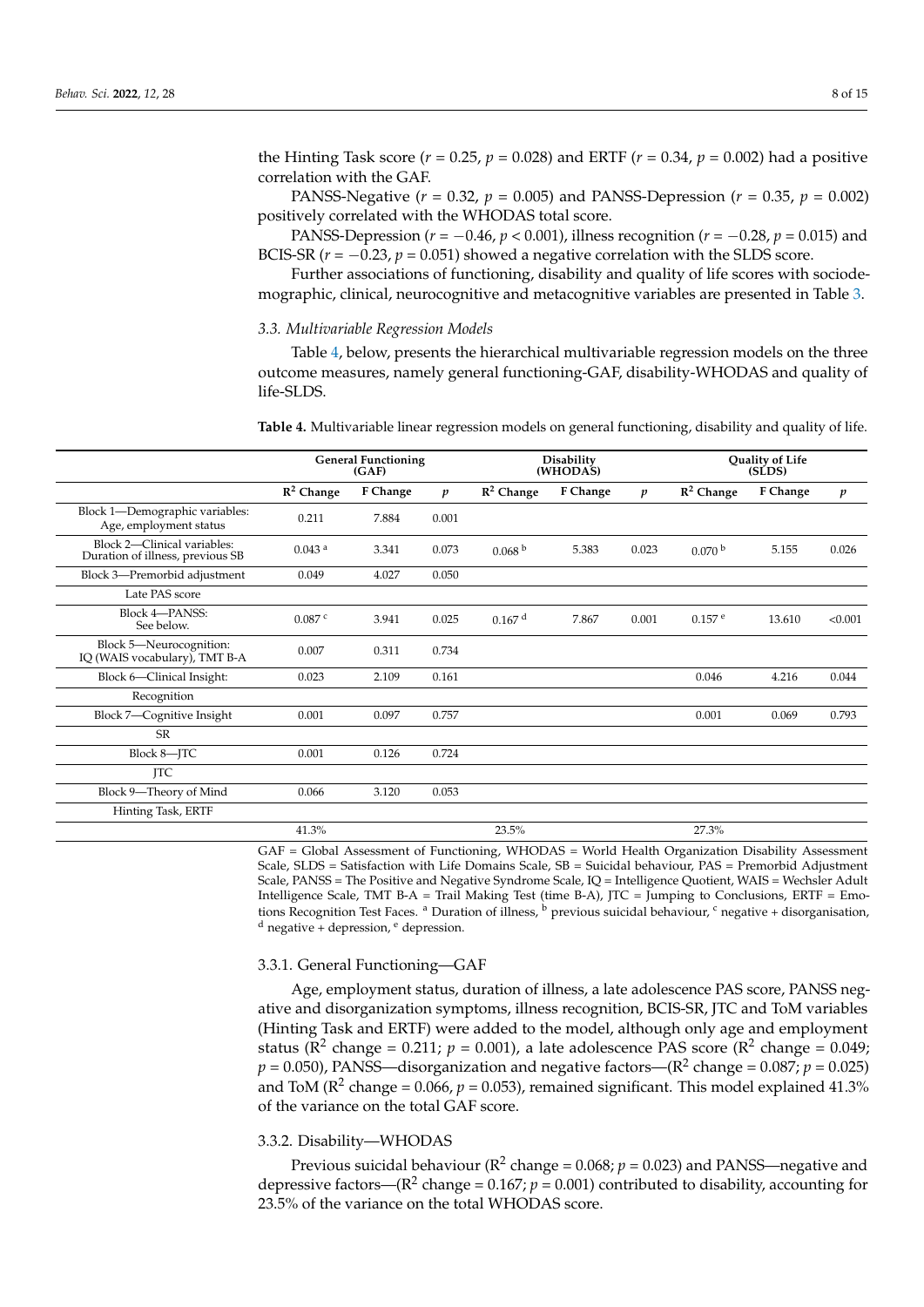## 3.3.3. Quality of Life—SLDS

Previous suicidal behaviour ( $\mathbb{R}^2$  change = 0.070,  $p = 0.026$ ), PANSS-Depression ( $\mathbb{R}^2$  change = 0.157;  $p < 0.001$ ) and illness recognition ( $\mathbb{R}^2$  change = 0.046,  $p = 0.044$ ) were significantly associated with QoL, explaining 27.3% of the variance on total SLDS score.

#### **4. Discussion**

#### *4.1. Principal Findings*

We conducted this cross-sectional study based on data from an RCT with SSD outpatients, aimed to investigate the contribution of clinical and cognitive insight, Jumping to Conclusions (JTC) and Theory of Mind (ToM) to three measures of functional outcome, namely general functioning, disability and quality of life (QoL), whilst adjusting for a set of demographic, clinical, neurocognitive and psychopathological variables. In light of our results two main conclusions can be drawn.

Consistent with our first hypothesis, we found that an overall measure of general functioning, such as the GAF score, was predicted by age (being young), good premorbid adjustment, particularly in late adolescence, less severe disorganization and negative symptoms and better ToM performance. However, only previous suicidal behaviour, negative and depressive symptoms predicted disability, which partially conflicted with hypothesis i. Thus, suicide attempters were found to be more disabled than non-attempters and more severe negative and disorganization symptoms were associated with increased disability.

Our second hypothesis was partially supported by results which revealed previous suicidal behaviour, depressive symptoms' severity, and insight into having a mental illness to predict QoL. Specifically, non-suicide attempters had a better QoL than attempters, and more severe depressive symptoms and greater insight were linked with a worse QoL.

#### *4.2. General Functioning*

As noted above, general functioning can be considered an *objective* measure of overall psychosocial functioning of patients. Although achieving recovery has become paramount, according to current guidelines [\[6\]](#page-11-5), what underlies functioning in SSD remains far from clear.

Specifically, neurocognitive deficits commonly observed in SSD patients were related to objective measures of QoL—but not with subjective-QoL—[\[11\]](#page-11-10) and general functioning [\[8,](#page-11-7)[11,](#page-11-10)[12\]](#page-11-11). Furthermore, executive training proved effective in improving neurocognition and functioning [\[59\]](#page-13-15). Above and beyond neurocognition, social cognition [\[60\]](#page-13-16) and metacognition [\[14\]](#page-11-13) were proposed to mediate the relationship between neurocognition and functioning. In keeping with this, this study's results found illness recognition and self-reflectiveness to predict general functioning (assessed with the GAF) at a borderline level (*p* = 0.072), which may have reached significance in a larger sample.

Additionally, we replicated the role of negative symptoms in objective-QoL, that is, a proxy for functioning [\[61\]](#page-13-17). Somehow in line with this, positive symptoms' severity was related to poorer general functioning—as measured with the GAF—and QoL in a sample of patients with the first-episode of psychosis (FEP) [\[62\]](#page-13-18), thus linking functioning with QoL. This finding was consistent with a systematic review of 42 studies (*n* = 8250 participants) which found functioning to be directly related with QoL, although this association was suggested to be somewhat mediated by the QoL assessment instrument [\[63\]](#page-13-19).

In summary, age (i.e., being young), being employed, better premorbid adjustment, less severe symptoms, better neuro- and metacognitive performance, and higher cognitive and clinical insight levels were associated with greater functioning in our sample of SSD patients based on the bivariate analyses. It should be noted, however, that among these determinants of general functioning, only symptom severity and ToM (the latter at a borderline level in the hierarchical multivariable regression models) can be modified through intervention. In other words, achieving recovery in SSD appears to require interventions targeting ToM deficits, such as so-called metacognitive interventions, although future trials are needed to establish this.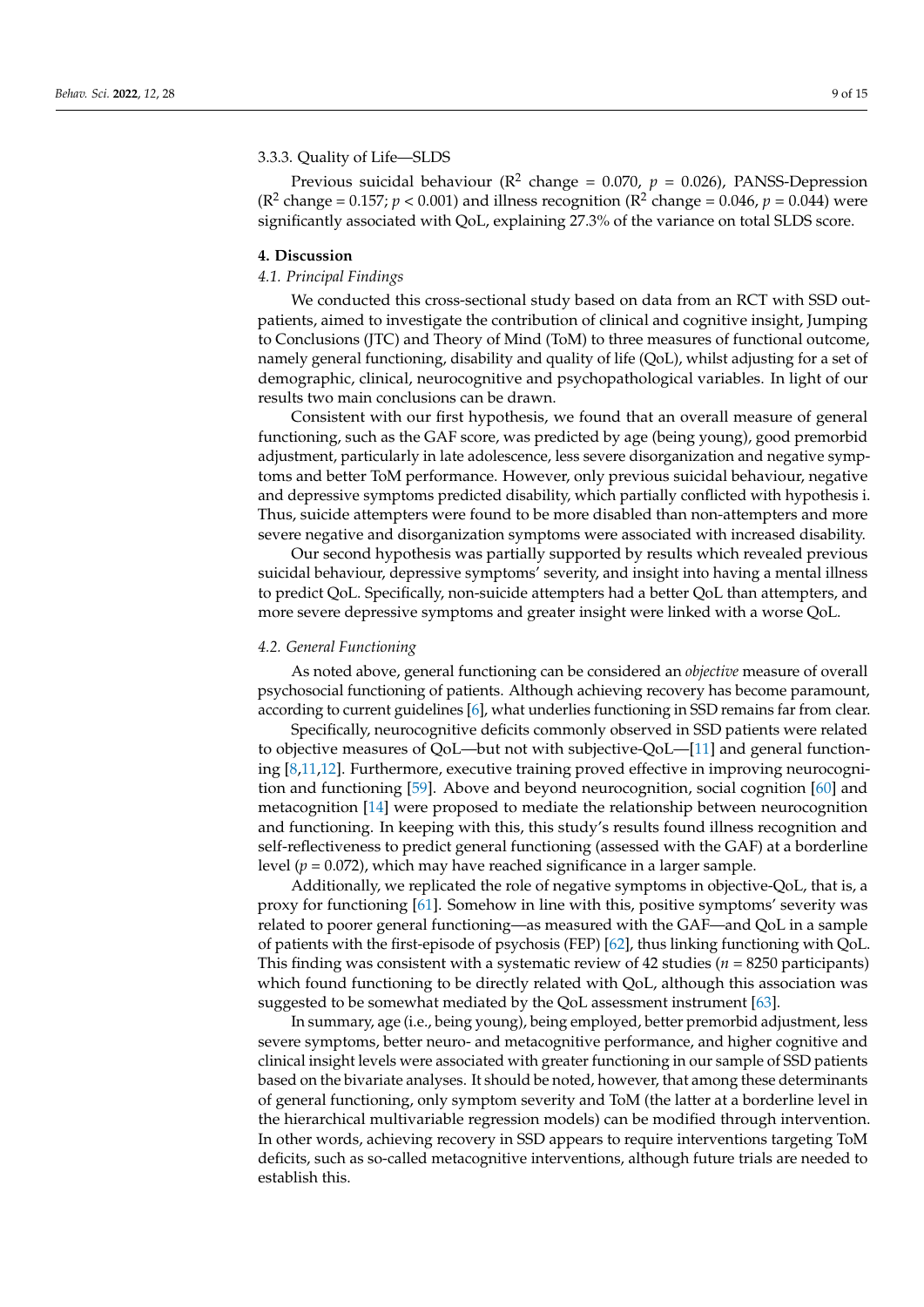#### *4.3. Disability*

Disability was explained as the negative result of the interaction between a person's health condition, environmental factors and personal factors. However, only a few studies tested potential predictors of disability in SSD, which is of concern, particularly taking into account the high levels of disability among SSD patients [\[64\]](#page-13-20). Specifically, we postulated that those with poorer premorbid adjustment, more severe psychotic symptoms and worse neuro- and metacognitive functioning would have higher disability levels. However, results supported our expectations partially. In particular, we found negative and depressive symptoms' severity to predict disability, which was in line with a recent first-episode psychosis (FEP) study in which disability was measured with the WHODAS [\[65\]](#page-13-21). Somewhat unexpected, previous suicidal behaviour remained associated with disability in the multivariable regression model, thus replicating findings from a previous 1-year follow-up FEP cohort [\[66\]](#page-13-22), that is, suicide attempters were found to have higher disability levels than non-attempters.

However, other contributors to disability were reported by previous studies with SSD samples, such as gender (female) and education level [\[67\]](#page-13-23), sociopathic and schizotypy personality traits [\[66\]](#page-13-22), and employment status [\[68\]](#page-13-24). Therefore, it seems that several factors appear to contribute to disability in SSD, although only negative and depressive symptoms and previous suicidal behaviour predicted disability in our sample of SSD patients. Certainly, lack of treatments for negative symptoms in SSD [\[69,](#page-14-0)[70\]](#page-14-1) prevents SSD individuals from recovery, which requires future RCTs. On the other hand, this finding highlights the importance of assessing depressive symptoms in SSD patients, including implementation of evidence-based treatments [\[71\]](#page-14-2).

#### *4.4. Quality of Life*

Quality of Life (QoL), which is a subjective measure of one's psychosocial functioning, has not been sufficiently investigated in SSD, which is probably due to a lack of consensus regarding its assessment. This noted, improvement in QoL is likely to be the most important goal for patients since it involves their own perception of the disease.

In particular, several predictors of QoL have been established, including education level, marital status and urbanicity, according to a recent cross-sectional study with a sample of *n* = 351 patients with schizophrenia [\[12\]](#page-11-11) which, however, failed to link gender with QoL. Other previous works failed to relate QoL with sociodemographic data [\[8,](#page-11-7)[72\]](#page-14-3), which was in full agreement with our results.

Of relevance, the influence of symptoms on QoL has been subject to much previous research work. Thus, negative [\[8,](#page-11-7)[12,](#page-11-11)[72–](#page-14-3)[74\]](#page-14-4), positive [\[8,](#page-11-7)[12,](#page-11-11)[75\]](#page-14-5), general psychopathology [\[12,](#page-11-11)[76\]](#page-14-6), depressive [\[61\]](#page-13-17), depressive/anxiety symptoms [\[77\]](#page-14-7) and personality traits [\[78\]](#page-14-8) were found to be associated with QoL. Hence, symptoms remission could be thought to contribute to better QoL, consistent with a study which showed prolonged remission to improve QoL [\[79\]](#page-14-9).

Our results replicated the role of depressive symptoms in QoL [\[61](#page-13-17)[,62](#page-13-18)[,77](#page-14-7)[,80\]](#page-14-10), in line with hypothesis ii. Future trials targeting depressive symptoms are therefore needed to improve QoL in patients with SSD. Insight was also found to influence QoL, which was in line with some previous studies [\[77\]](#page-14-7). However, whether depressive symptoms may mediate the effect of illness awareness on QoL remains unclear [\[35\]](#page-12-12).

Interestingly, illness recognition, which can be considered as the classic insight dimension, negatively correlated with QoL. Although this finding went against the notion that illness recognition improves functioning, the subjective nature of QoL compared with general functioning (which is an objective measure of outcome), may explain this. Nevertheless, insight was associated with depressive symptoms [\[77\]](#page-14-7), which may mediate the effect of the awareness of illness on QoL [\[33\]](#page-12-10) through thoughts on the negative consequences of illness. In keeping this, suicide attempters were found to have worse QoL than non-attempters, which may have been due to the mediating effect of depression and/or insight on such an association. This noted, future research is needed to clarify these complex associations.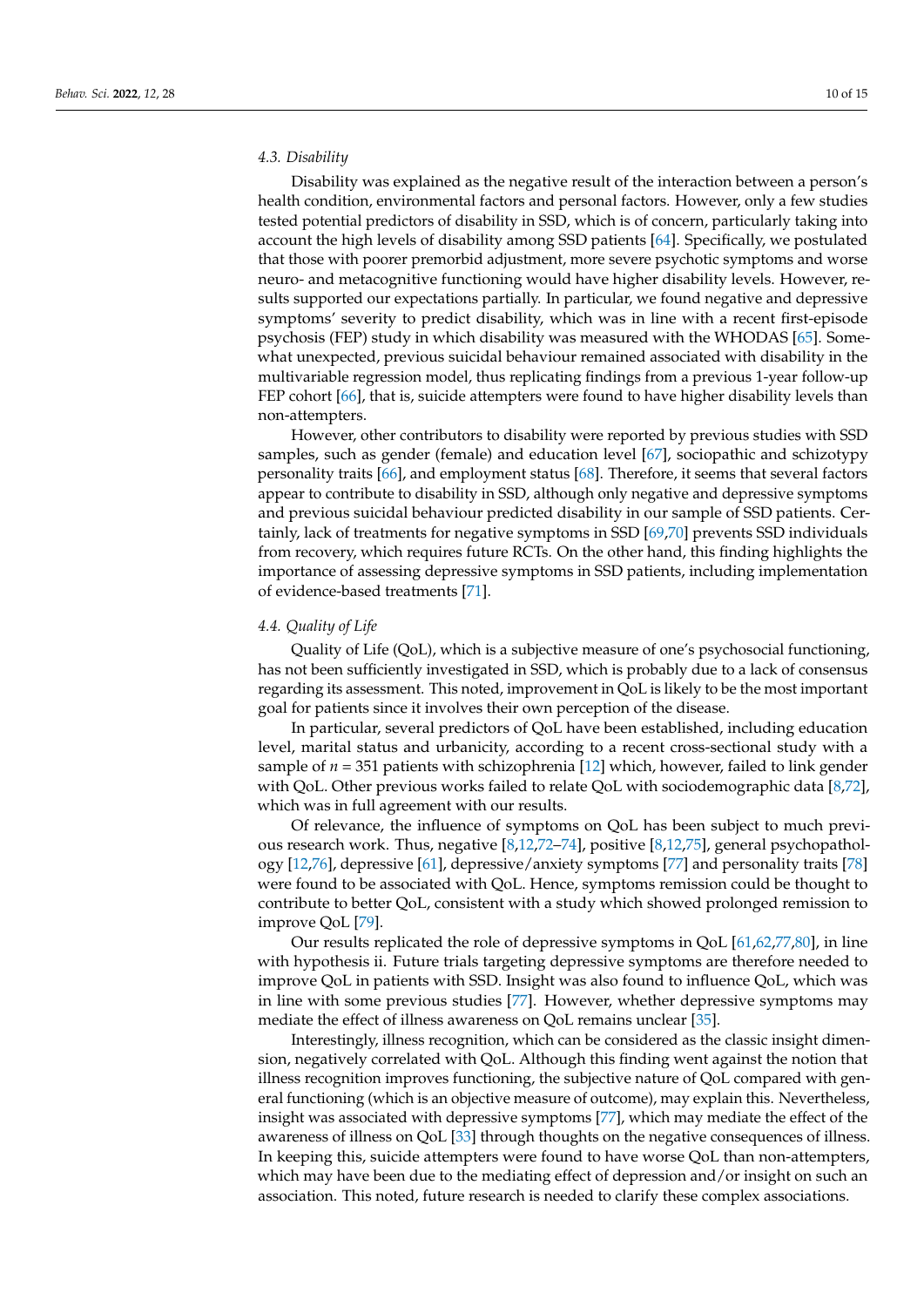Most importantly, no psychosocial intervention has been demonstrated to improve QoL in SSD to date [\[81\]](#page-14-11), although future trials testing novel therapies, such as metacognitive training [\[19\]](#page-11-18), may shed some light on this.

## *4.5. Strengths and Limitations*

To the best of our knowledge, this is the first study in testing the contribution of clinical and cognitive insight, JTC and ToM to three measures of global functional outcome, such as general functioning, disability and QoL in an unselected sample of SSD patients. In addition, we controlled for a wide range of demographic, clinical, neurocognitive and psychopathological variables. While this study, therefore, makes a novel contribution to the field, future replication studies are needed.

However, we acknowledge that this study has some limitations. First of all, the sample was comprised of outpatients living in an inner-city area in Madrid (Spain), thus these results might not be applicable to inpatients and to those living in rural areas. Second, other non-evaluated variables may have influenced the outcome measures, such as life style, physical activity and self-esteem [\[82\]](#page-14-12). Specifically, self-esteem may mitigate the detrimental effect of internalized stigma on QoL [\[83\]](#page-14-13). Regretfully, we did not collect data on self-esteem. Third, the cross-sectional design of the study did not allow us to capture variables' changes over time. Hence, much caution is needed when drawing causality conclusions. Finally, the relatively small sample size may have lacked sufficient power to properly study some associations.

## *4.6. Clinical Implications and Directions for Future Research*

Functional outcome in SSD has become the main treatment targets in current guidelines [\[6\]](#page-11-5). Above and beyond symptom remission, patients intend to regain a *normal* life within their communities, that is, *living without disability* (despite suffering a mental illness) a life they feel to be satisfying and of good quality. Hence, achieving recovery in SSD requires a better understanding of the underpinnings of functional outcomes, which led us to carry out this study.

In particular, based on our results, symptomatic remission and improving ToM deficits emerged as the main modifiable factors leading to recovery since age, employment status, premorbid adjustment and previous suicidal behaviour are not prone to intervention. The question, therefore, arises. How can we achieve this? More specifically, can we improve ToM performance and insight in SSD? A recent systematic review and meta-analysis from our group found metacognitive training (MCT), which addresses metacognitive abilities, to improve insight [\[25\]](#page-12-3) in SSD, which might direct future research in this area. In particular, whether MCT also improves the functional outcome in SSD remains unclear, which requires future RCTs.

**Author Contributions:** J.-D.L.-M. was the Principal Investigator of this research project. P.J.E.-A., A.F.-G., A.S.-E.M., V.G.R.-R., S.S.-A., L.M.-I., L.M.-L., E.B.-G. and A.S.D. contributed in the process of protocol design, hypothesis generation, manuscript preparation and fulfilled the criteria for authorship. P.J.E.-A. and A.F.-G. managed the bibliography searches. P.J.E.-A. wrote the first draft. E.B.-G., A.S.D. and J.-D.L.-M. conceived the study and participated in its design. V.G.R.-R., S.S.-A., L.M.-I., L.M.-L. and J.-D.L.-M. implemented the project in terms of recruitment and data collection. E.B.-G., A.S.D. and J.-D.L.-M. contributed to the interpretation of results. All authors have read and agreed to the published version of the manuscript.

**Funding:** This study was supported by the Universidad Autónoma de Madrid (Spain) and European Union via the Intertalentum Project Grant, Marie Skłodowska-Curie Actions (GA 713366) to J.-D.L.-M. This grant, therefore, funded both J.-D.L.-M.'s salary and the consumable expenses related to the study. P.J.E.-A., A.F.-G., A.S.-E.M., V.G.R.-R., S.S.-A., L.M.-I., L.M.-L. and E.B.-G.'s salaries came from the Hospital Universitario Fundación Jiménez Díaz, where this study was carried out, thus providing the necessary institutional/departmental support for its development. A.S.D. acknowledges funding support from University College London, which covered his salary. The funders had no role in hypothesis generation, study design, decision to publish, or the manuscript writing. No funder has a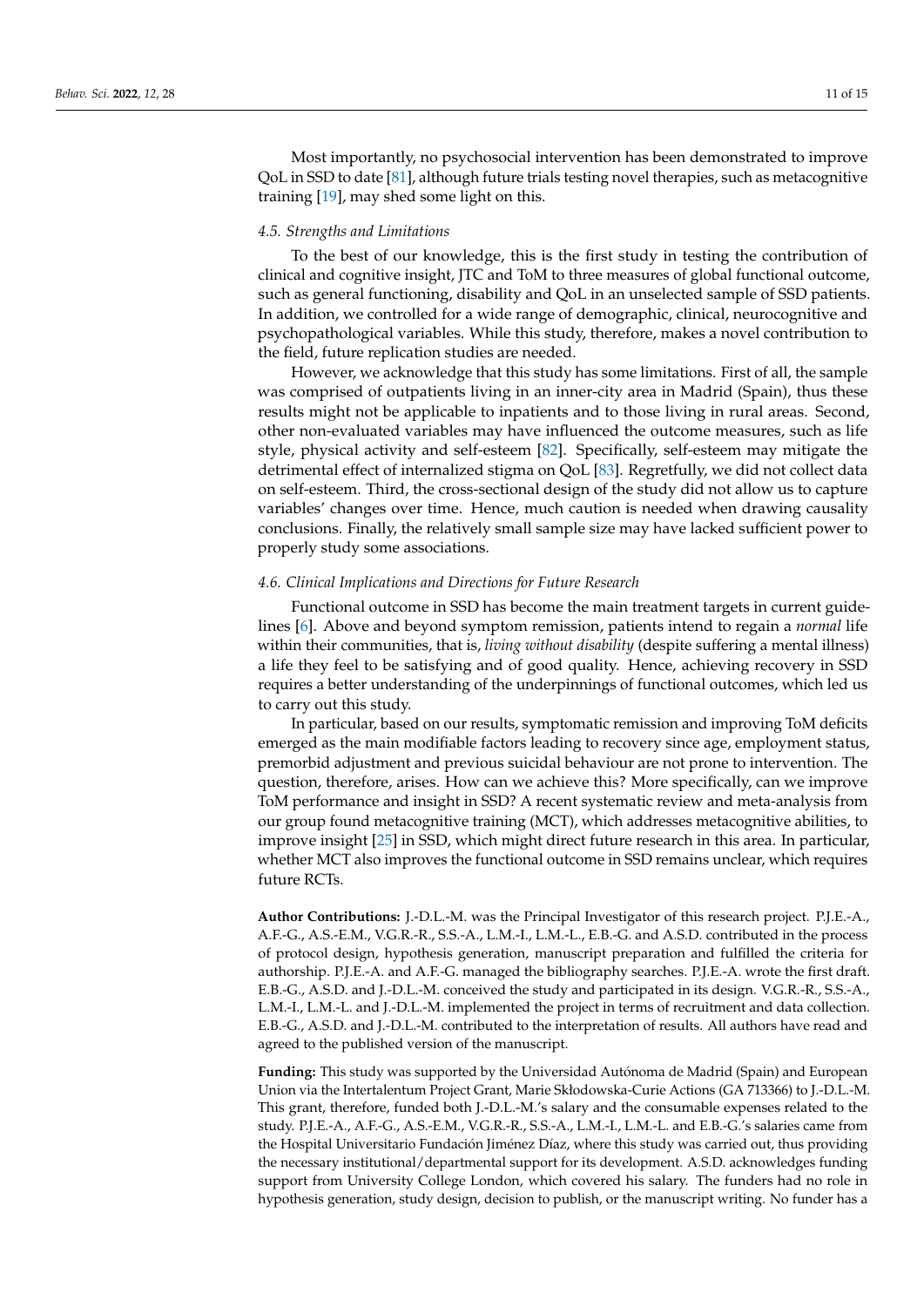conflict of interest in relation to the study's results and findings. The funding bodies supported the peer review for this manuscript.

**Institutional Review Board Statement:** This study was part of a randomised controlled trial which was conducted according to the guidelines of the 1964 Declaration of Helsinki (and further amendments) and approved by the Institutional Review Board (or Ethics Committee) of Instituto de Investigaciones Sanitarias Fundación Jiménez Díaz (Madrid, Spain) (EC044-19\_FJD-HRJC) on the 31st May 2019. This RCT is also registered at ClinicalTrials.gov (NCT04104347).

**Informed Consent Statement:** Informed consent was obtained from all subjects involved in the study.

**Data Availability Statement:** Data supporting these findings are available upon reasonable request to the authors, the provided dataset access policy is complied with.

**Acknowledgments:** We are very grateful to all the study participants. We also acknowledge departmental/institutional support from the institutions listed above.

**Conflicts of Interest:** The authors declare no conflict of interest.

#### **References**

- <span id="page-11-0"></span>1. Jongsma, H.E.; Gayer-Anderson, C.; Lasalvia, A.; Quattrone, D.; Mulè, A.; Szöke, A.; Selten, J.-P.; Turner, C.; Arango, C.; Tarricone, I.; et al. Treated Incidence of Psychotic Disorders in the Multinational EU-GEI Study. *JAMA Psychiatry* **2018**, *75*, 36–46. [\[CrossRef\]](http://doi.org/10.1001/jamapsychiatry.2017.3554) [\[PubMed\]](http://www.ncbi.nlm.nih.gov/pubmed/29214289)
- <span id="page-11-1"></span>2. Hjorthøj, C.; Stürup, A.E.; McGrath, J.J.; Nordentoft, M. Years of Potential Life Lost and Life Expectancy in Schizophrenia: A Systematic Review and Meta-Analysis. *Lancet Psychiatry* **2017**, *4*, 295–301. [\[CrossRef\]](http://doi.org/10.1016/S2215-0366(17)30078-0)
- <span id="page-11-2"></span>3. Delay, J.; Deniker, P.; Harl, J.M. Therapeutic use in psychiatry of phenothiazine of central elective action (4560 RP). *Ann. Med. Psychol.* **1952**, *110*, 112–117.
- <span id="page-11-3"></span>4. Madras, B.K. History of the Discovery of the Antipsychotic Dopamine D2 Receptor: A Basis for the Dopamine Hypothesis of Schizophrenia. *J. Hist. Neurosci.* **2013**, *22*, 62–78. [\[CrossRef\]](http://doi.org/10.1080/0964704X.2012.678199)
- <span id="page-11-4"></span>5. NICE. Psychosis and Schizophrenia in Adults: Prevention and Management (CG178). 2014. Available online: [https://www.nice.](https://www.nice.org.uk/guidance/cg178) [org.uk/guidance/cg178](https://www.nice.org.uk/guidance/cg178) (accessed on 10 November 2021).
- <span id="page-11-5"></span>6. NICE. Rehabilitation for Adults with Complex Psychosis (NG181). 2020. Available online: [https://www.nice.org.uk/guidance/](https://www.nice.org.uk/guidance/ng181) [ng181](https://www.nice.org.uk/guidance/ng181) (accessed on 10 November 2021).
- <span id="page-11-6"></span>7. Lambert, M.; Schimmelmann, B.G.; Naber, D.; Schacht, A.; Karow, A.; Wagner, T.; Czekalla, J. Prediction of Remission as a Combination of Symptomatic and Functional Remission and Adequate Subjective Well-Being in 2960 Patients with Schizophrenia. *J. Clin. Psychiatry* **2006**, *67*, 1690–1697. [\[CrossRef\]](http://doi.org/10.4088/JCP.v67n1104) [\[PubMed\]](http://www.ncbi.nlm.nih.gov/pubmed/17196047)
- <span id="page-11-7"></span>8. Ulas, H.; Akdede, B.B.; Ozbay, D.; Alptekin, K. Effect of Thought Disorders on Quality of Life in Patients with Schizophrenia. *Prog. Neuro-Psychopharmacol Biol. Psychiatry* **2008**, *32*, 332–335. [\[CrossRef\]](http://doi.org/10.1016/j.pnpbp.2007.08.033) [\[PubMed\]](http://www.ncbi.nlm.nih.gov/pubmed/17854967)
- <span id="page-11-8"></span>9. World Health Organization. How to Use the ICF: A Practical Manual for Using the International Classification of Functioning, Disability and Health (ICF). In *Exposure Draft for Comment*; WHO: Geneva, Switzerland, 2013.
- <span id="page-11-9"></span>10. World Health Organization. *The World Health Organization Quality of Life (WHOQOL)*; WHO: Geneva, Switzerland, 2012.
- <span id="page-11-10"></span>11. Tolman, A.W.; Kurtz, M.M. Neurocognitive Predictors of Objective and Subjective Quality of Life in Individuals with Schizophrenia: A Meta-Analytic Investigation. *Schizophr. Bull.* **2012**, *38*, 304–315. [\[CrossRef\]](http://doi.org/10.1093/schbul/sbq077)
- <span id="page-11-11"></span>12. Desalegn, D.; Girma, S.; Abdeta, T. Quality of Life and Its Association with Psychiatric Symptoms and Socio-Demographic Characteristics among People with Schizophrenia: A Hospital-Based Cross-Sectional Study. *PLoS ONE* **2020**, *15*, e0229514. [\[CrossRef\]](http://doi.org/10.1371/journal.pone.0229514)
- <span id="page-11-12"></span>13. O'Connor, J.A.; Wiffen, B.; Diforti, M.; Ferraro, L.; Joseph, C.; Kolliakou, A.; Bonaccorso, S.; Murray, R.M.; David, A.S. Neuropsychological, Clinical and Cognitive Insight Predictors of Outcome in a First Episode Psychosis Study. *Schizophr. Res.* **2013**, *149*, 70–76. [\[CrossRef\]](http://doi.org/10.1016/j.schres.2013.06.005)
- <span id="page-11-13"></span>14. Davies, G.; Greenwood, K. A Meta-Analytic Review of the Relationship between Neurocognition, Metacognition and Functional Outcome in Schizophrenia. *J. Ment. Health* **2020**, *29*, 496–505. [\[CrossRef\]](http://doi.org/10.1080/09638237.2018.1521930)
- <span id="page-11-14"></span>15. Flavell, J.H. Metacognition and Cognitive Monitoring: A New Area of Cognitive-Developmental Inquiry. *Am. Psychol.* **1979**, *34*, 906–911. [\[CrossRef\]](http://doi.org/10.1037/0003-066X.34.10.906)
- <span id="page-11-15"></span>16. Wells, A.; Purdon, C. Metacognition and Cognitive-Behaviour Therapy: A Special Issue. *Clin. Psychol. Psychother.* **1999**, *6*, 71–72. [\[CrossRef\]](http://doi.org/10.1002/(SICI)1099-0879(199905)6:2<71::AID-CPP186>3.0.CO;2-G)
- <span id="page-11-16"></span>17. Beck, A.T.; Baruch, E.; Balter, J.M.; Steer, R.A.; Warman, D.M. A New Instrument for Measuring Insight: The Beck Cognitive Insight Scale. *Schizophr. Res.* **2004**, *68*, 319–329. [\[CrossRef\]](http://doi.org/10.1016/S0920-9964(03)00189-0)
- <span id="page-11-17"></span>18. Dimaggio, G.; Lysaker, P.H. *Metacognition and Severe Adult Mental Disorders: From Research to Treatment*; Routledge: London, UK; New York, NY, USA, 2010; ISBN 978/0-203/85578/2.
- <span id="page-11-18"></span>19. Moritz, S.; Woodward, T.S. Metacognitive Training in Schizophrenia: From Basic Research to Knowledge Translation and Intervention. *Curr. Opin. Psychiatry* **2007**, *20*, 619–625. [\[CrossRef\]](http://doi.org/10.1097/YCO.0b013e3282f0b8ed) [\[PubMed\]](http://www.ncbi.nlm.nih.gov/pubmed/17921766)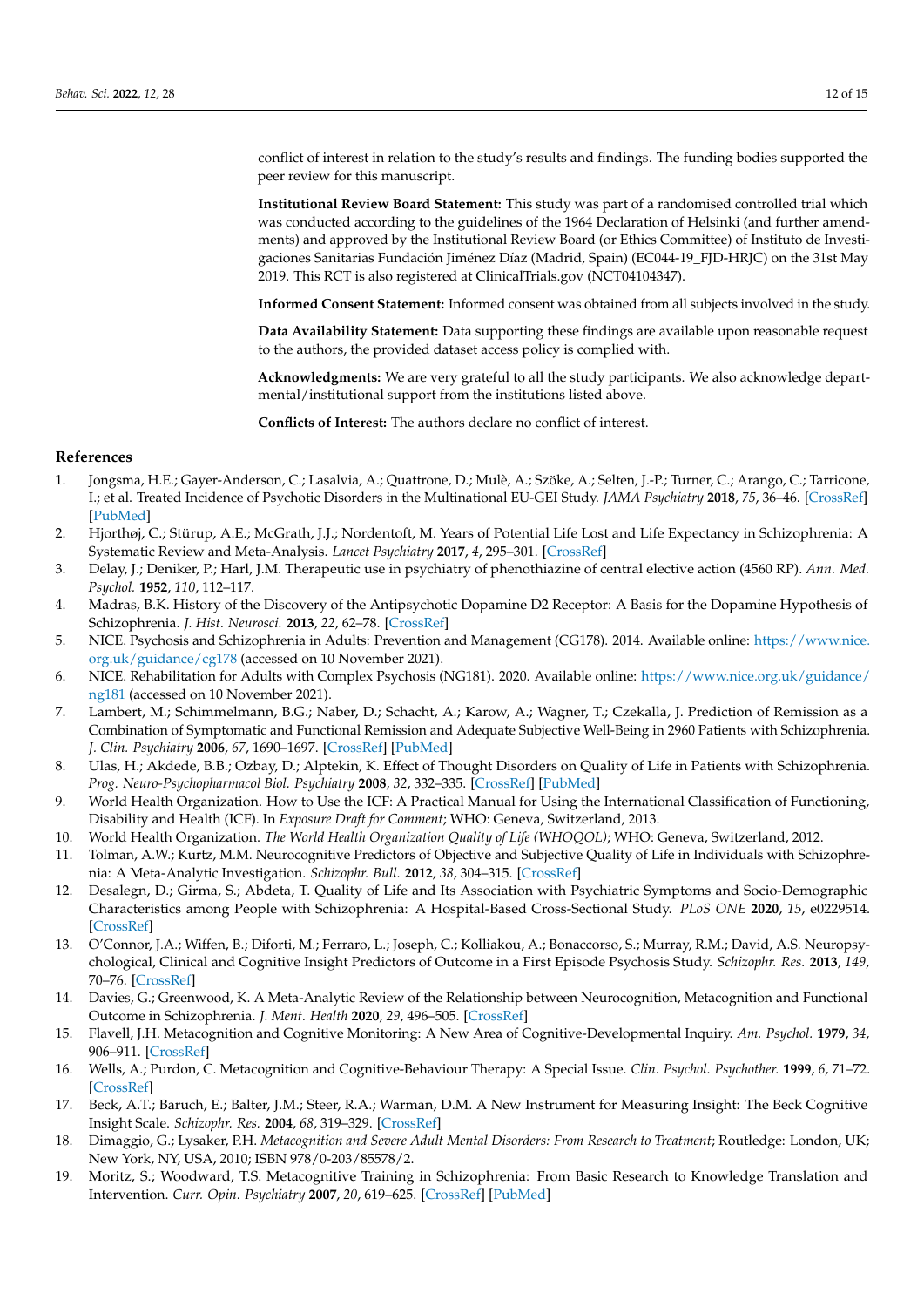- <span id="page-12-0"></span>20. Moritz, S.; Andreou, C.; Schneider, B.C.; Wittekind, C.E.; Menon, M.; Balzan, R.P.; Woodward, T.S. Sowing the Seeds of Doubt: A Narrative Review on Metacognitive Training in Schizophrenia. *Clin. Psychol. Rev.* **2014**, *34*, 358–366. [\[CrossRef\]](http://doi.org/10.1016/j.cpr.2014.04.004)
- 21. Eichner, C.; Berna, F. Acceptance and Efficacy of Metacognitive Training (MCT) on Positive Symptoms and Delusions in Patients With Schizophrenia: A Meta-Analysis Taking Into Account Important Moderators. *Schizophr. Bull.* **2016**, *42*, 952–962. [\[CrossRef\]](http://doi.org/10.1093/schbul/sbv225) [\[PubMed\]](http://www.ncbi.nlm.nih.gov/pubmed/26748396)
- 22. Liu, Y.-C.; Tang, C.-C.; Hung, T.-T.; Tsai, P.-C.; Lin, M.-F. The Efficacy of Metacognitive Training for Delusions in Patients With Schizophrenia: A Meta-Analysis of Randomized Controlled Trials Informs Evidence-Based Practice. *Worldviews Evid. Based Nurs.* **2018**, *15*, 130–139. [\[CrossRef\]](http://doi.org/10.1111/wvn.12282)
- <span id="page-12-1"></span>23. Philipp, R.; Kriston, L.; Lanio, J.; Kühne, F.; Härter, M.; Moritz, S.; Meister, R. Effectiveness of Metacognitive Interventions for Mental Disorders in Adults-A Systematic Review and Meta-Analysis (METACOG). *Clin. Psychol. Psychother.* **2019**, *26*, 227–240. [\[CrossRef\]](http://doi.org/10.1002/cpp.2345)
- <span id="page-12-2"></span>24. Ochoa, S.; López-Carrilero, R.; Barrigón, M.L.; Pousa, E.; Barajas, A.; Lorente-Rovira, E.; González-Higueras, F.; Grasa, E.; Ruiz-Delgado, I.; Cid, J.; et al. Randomized Control Trial to Assess the Efficacy of Metacognitive Training Compared with a Psycho-Educational Group in People with a Recent-Onset Psychosis. *Psychol. Med.* **2017**, *47*, 1573–1584. [\[CrossRef\]](http://doi.org/10.1017/S0033291716003421)
- <span id="page-12-3"></span>25. Lopez-Morinigo, J.-D.; Ajnakina, O.; Martínez, A.S.-E.; Escobedo-Aedo, P.-J.; Ruiz-Ruano, V.G.; Sánchez-Alonso, S.; Mata-Iturralde, L.; Muñoz-Lorenzo, L.; Ochoa, S.; Baca-García, E.; et al. Can Metacognitive Interventions Improve Insight in Schizophrenia Spectrum Disorders? A Systematic Review and Meta-Analysis. *Psychol. Med.* **2020**, *50*, 2289–2301. [\[CrossRef\]](http://doi.org/10.1017/S0033291720003384)
- <span id="page-12-4"></span>26. Baron-Cohen, S.; Leslie, A.M.; Frith, U. Does the Autistic Child Have a "Theory of Mind"? *Cognition* **1985**, *21*, 37–46. [\[CrossRef\]](http://doi.org/10.1016/0010-0277(85)90022-8)
- <span id="page-12-5"></span>27. Bora, E.; Pantelis, C. Theory of Mind Impairments in First-Episode Psychosis, Individuals at Ultra-High Risk for Psychosis and in First-Degree Relatives of Schizophrenia: Systematic Review and Meta-Analysis. *Schizophr. Res.* **2013**, *144*, 31–36. [\[CrossRef\]](http://doi.org/10.1016/j.schres.2012.12.013) [\[PubMed\]](http://www.ncbi.nlm.nih.gov/pubmed/23347949)
- <span id="page-12-6"></span>28. Morelli, M.; Casagrande, M.; Forte, G. Decision Making: A Theoretical Review. *Integr. Psychol. Behav. Sci.* **2021**, *15*, 1–12. [\[CrossRef\]](http://doi.org/10.1007/s12124-021-09669-x) [\[PubMed\]](http://www.ncbi.nlm.nih.gov/pubmed/34780011)
- <span id="page-12-7"></span>29. Forte, G.; Morelli, M.; Casagrande, M. Heart Rate Variability and Decision-Making: Autonomic Responses in Making Decisions. *Brain Sci.* **2021**, *11*, 243. [\[CrossRef\]](http://doi.org/10.3390/brainsci11020243)
- <span id="page-12-8"></span>30. Garety, P.A.; Freeman, D.; Jolley, S.; Dunn, G.; Bebbington, P.E.; Fowler, D.G.; Kuipers, E.; Dudley, R. Reasoning, Emotions, and Delusional Conviction in Psychosis. *J. Abnorm. Psychol.* **2005**, *114*, 373–384. [\[CrossRef\]](http://doi.org/10.1037/0021-843X.114.3.373)
- 31. Garety, P. Reasoning and Delusions. *Br. J. Psychiatry* **1991**, *159*, 14–18. [\[CrossRef\]](http://doi.org/10.1192/S0007125000296426)
- <span id="page-12-9"></span>32. Falcone, M.A.; Murray, R.M.; Wiffen, B.D.R.; O'Connor, J.A.; Russo, M.; Kolliakou, A.; Stilo, S.; Taylor, H.; Gardner-Sood, P.; Paparelli, A.; et al. Jumping to Conclusions, Neuropsychological Functioning, and Delusional Beliefs in First Episode Psychosis. *Schizophr. Bull.* **2015**, *41*, 411–418. [\[CrossRef\]](http://doi.org/10.1093/schbul/sbu104)
- <span id="page-12-10"></span>33. Hasson-Ohayon, I.; Kravetz, S.; Roe, D.; David, A.S.; Weiser, M. Insight into Psychosis and Quality of Life. *Compr. Psychiatry* **2006**, *47*, 265–269. [\[CrossRef\]](http://doi.org/10.1016/j.comppsych.2005.08.006)
- <span id="page-12-11"></span>34. Cotton, S.M.; Lambert, M.; Schimmelmann, B.G.; Filia, K.; Rayner, V.; Hides, L.; Foley, D.L.; Ratheesh, A.; Watson, A.; Rodger, P.; et al. Predictors of Functional Status at Service Entry and Discharge among Young People with First Episode Psychosis. *Soc. Psychiatry Psychiatr. Epidemiol.* **2017**, *52*, 575–585. [\[CrossRef\]](http://doi.org/10.1007/s00127-017-1358-0)
- <span id="page-12-12"></span>35. Margariti, M.; Ploumpidis, D.; Economou, M.; Christodoulou, G.N.; Papadimitriou, G.N. Quality of Life in Schizophrenia Spectrum Disorders: Associations with Insight and Psychopathology. *Psychiatry Res.* **2015**, *225*, 695–701. [\[CrossRef\]](http://doi.org/10.1016/j.psychres.2014.11.016)
- <span id="page-12-13"></span>36. Lopez-Morinigo, J.-D.; Ruiz-Ruano, V.G.; Martínez, A.S.E.; Estévez, M.L.B.; Mata-Iturralde, L.; Muñoz-Lorenzo, L.; Sánchez-Alonso, S.; Artés-Rodríguez, A.; David, A.S.; Baca-García, E. Study Protocol of a Randomised Clinical Trial Testing Whether Metacognitive Training Can Improve Insight and Clinical Outcomes in Schizophrenia. *BMC Psychiatry* **2020**, *20*, 30. [\[CrossRef\]](http://doi.org/10.1186/s12888-020-2431-x) [\[PubMed\]](http://www.ncbi.nlm.nih.gov/pubmed/31996174)
- <span id="page-12-14"></span>37. Sheehan, D.V.; Lecrubier, Y.; Sheehan, K.H.; Amorim, P.; Janavs, J.; Weiller, E.; Hergueta, T.; Baker, R.; Dunbar, G.C. The Mini-International Neuropsychiatric Interview (M.I.N.I.): The Development and Validation of a Structured Diagnostic Psychiatric Interview for DSM-IV and ICD-10. *J. Clin. Psychiatry* **1998**, *59* (Suppl. 20), 22–33. [\[PubMed\]](http://www.ncbi.nlm.nih.gov/pubmed/9881538)
- <span id="page-12-15"></span>38. Wechsler, D. The Psychometric Tradition: Developing the Wechsler Adult Intelligence Scale. *Contemp. Educ. Psychol.* **1981**, *6*, 82–85. [\[CrossRef\]](http://doi.org/10.1016/0361-476X(81)90035-7)
- <span id="page-12-16"></span>39. Endicott, J.; Spitzer, R.L.; Fleiss, J.L.; Cohen, J. The Global Assessment Scale. A Procedure for Measuring Overall Severity of Psychiatric Disturbance. *Arch. Gen. Psychiatry* **1976**, *33*, 766–771. [\[CrossRef\]](http://doi.org/10.1001/archpsyc.1976.01770060086012)
- <span id="page-12-17"></span>40. Üstün, T.B.; Kostanjsek, N.; Chatterji, S.; Rehm, J. *Measuring Health and Disability: Manual for WHO Disability Assessment Schedule (WHODAS 2.0)*; World Health Organization: Geneva, Switzerland, 2010.
- <span id="page-12-18"></span>41. Carlson, J.; Ochoa, S.; Haro, J.M.; Escartín, G.; Ahuir, M.; Gutierrez-Zotes, A.; Salamero, M.; Valero, J.; Cañizares, S.; Bernardo, M.; et al. Adaptation and Validation of the Quality-of-Life Scale: Satisfaction with Life Domains Scale by Baker and Intagliata. *Compr. Psychiatry* **2009**, *50*, 76–80. [\[CrossRef\]](http://doi.org/10.1016/j.comppsych.2008.05.008) [\[PubMed\]](http://www.ncbi.nlm.nih.gov/pubmed/19059518)
- <span id="page-12-19"></span>42. Vatnaland, T.; Vatnaland, J.; Friis, S.; Opjordsmoen, S. Are GAF Scores Reliable in Routine Clinical Use? *Acta Psychiatr. Scand.* **2007**, *115*, 326–330. [\[CrossRef\]](http://doi.org/10.1111/j.1600-0447.2006.00925.x) [\[PubMed\]](http://www.ncbi.nlm.nih.gov/pubmed/17355524)
- <span id="page-12-20"></span>43. Hernando-Merino, E.; Baca-Garcia, E.; Barrigón, M.L. Comparison of Disability between Common Mental Disorders and Severe Mental Disorders Using WHODAS 2.0. *Rev. Psiquiatr. Salud Ment. (Engl. Ed.)* **2021**. [\[CrossRef\]](http://doi.org/10.1016/j.rpsm.2021.08.004)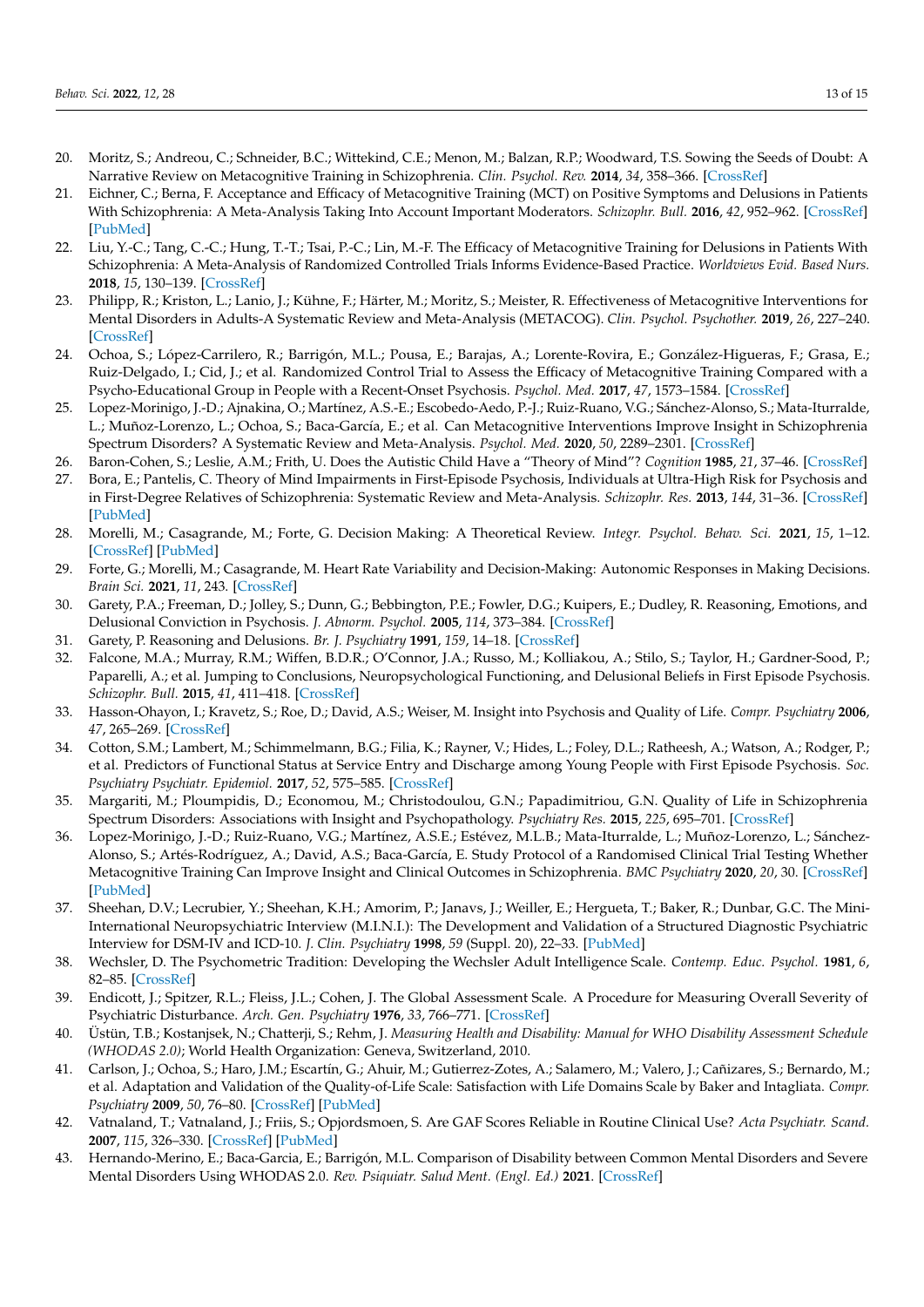- <span id="page-13-0"></span>44. Holmberg, C.; Gremyr, A.; Torgerson, J.; Mehlig, K. Clinical Validity of the 12-Item WHODAS-2.0 in a Naturalistic Sample of Outpatients with Psychotic Disorders. *BMC Psychiatry* **2021**, *21*, 147. [\[CrossRef\]](http://doi.org/10.1186/s12888-021-03101-9)
- <span id="page-13-1"></span>45. Cannon-Spoor, H.E.; Potkin, S.G.; Wyatt, R.J. Measurement of Premorbid Adjustment in Chronic Schizophrenia. *Schizophr. Bull.* **1982**, *8*, 470–484. [\[CrossRef\]](http://doi.org/10.1093/schbul/8.3.470)
- <span id="page-13-2"></span>46. Peralta Martín, V.; Cuesta Zorita, M.J. Validation of positive and negative symptom scale (PANSS) in a sample of Spanish schizophrenic patients. *Actas Luso Esp. Neurol. Psiquiatr. Cienc. Afines* **1994**, *22*, 171–177.
- <span id="page-13-3"></span>47. Wallwork, R.S.; Fortgang, R.; Hashimoto, R.; Weinberger, D.R.; Dickinson, D. Searching for a Consensus Five-Factor Model of the Positive and Negative Syndrome Scale for Schizophrenia. *Schizophr. Res.* **2012**, *137*, 246–250. [\[CrossRef\]](http://doi.org/10.1016/j.schres.2012.01.031) [\[PubMed\]](http://www.ncbi.nlm.nih.gov/pubmed/22356801)
- <span id="page-13-4"></span>48. Reitan, R.M. Validity of the Trail Making Test as an Indicator of Organic Brain Damage. *Percept. Mot. Skills* **1958**, *8*, 271–276. [\[CrossRef\]](http://doi.org/10.2466/pms.1958.8.3.271)
- <span id="page-13-5"></span>49. Wiffen, B.D.R.; O'Connor, J.A.; Russo, M.; Lopez-Morinigo, J.D.; Ferraro, L.; Sideli, L.; Handley, R.; David, A.S. Are There Specific Neuropsychological Deficits Underlying Poor Insight in First Episode Psychosis? *Schizophr. Res.* **2012**, *135*, 46–50. [\[CrossRef\]](http://doi.org/10.1016/j.schres.2011.11.017) [\[PubMed\]](http://www.ncbi.nlm.nih.gov/pubmed/22138047)
- <span id="page-13-6"></span>50. Soriano-Barceló, J. Insight Assessment in Psychosis and Psychopathological Correlates: Validation of the Spanish Version of the Schedule for Assessment of Insight-Expanded Version. *Eur. J. Psychiat.* **2016**, *30*, 55–65.
- <span id="page-13-7"></span>51. Kemp, R.; David, A. Psychological Predictors of Insight and Compliance in Psychotic Patients. *Br. J. Psychiatry* **1996**, *169*, 444–450. [\[CrossRef\]](http://doi.org/10.1192/bjp.169.4.444) [\[PubMed\]](http://www.ncbi.nlm.nih.gov/pubmed/8894195)
- <span id="page-13-8"></span>52. David, A.S. Insight and Psychosis. *Br. J. Psychiatry* **1990**, *156*, 798–808. [\[CrossRef\]](http://doi.org/10.1192/bjp.156.6.798)
- <span id="page-13-9"></span>53. Brett-Jones, J.; Garety, P.; Hemsley, D. Measuring Delusional Experiences: A Method and Its Application. *Br. J. Clin. Psychol.* **1987**, *26*, 257–265. [\[CrossRef\]](http://doi.org/10.1111/j.2044-8260.1987.tb01359.x)
- <span id="page-13-10"></span>54. O'Connor, J.A.; Ellett, L.; Ajnakina, O.; Schoeler, T.; Kollliakou, A.; Trotta, A.; Wiffen, B.D.; Falcone, A.M.; Di Forti, M.; Murray, R.M.; et al. Can Cognitive Insight Predict Symptom Remission in a First Episode Psychosis Cohort? *BMC Psychiatry* **2017**, *17*, 54. [\[CrossRef\]](http://doi.org/10.1186/s12888-017-1210-9)
- <span id="page-13-11"></span>55. Gutiérrez-Zotes, J.A.; Valero, J.; Cortés, M.J.; Labad, A.; Ochoa, S.; Ahuir, M.; Carlson, J.; Bernardo, M.; Cañizares, S.; Escartin, G.; et al. Spanish Adaptation of the Beck Cognitive Insight Scale (BCIS) for Schizophrenia. *Actas. Esp. Psiquiatr.* **2012**, *40*, 2–9.
- <span id="page-13-12"></span>56. Corcoran, R.; Mercer, G.; Frith, C.D. Schizophrenia, Symptomatology and Social Inference: Investigating "Theory of Mind" in People with Schizophrenia. *Schizophr. Res.* **1995**, *17*, 5–13. [\[CrossRef\]](http://doi.org/10.1016/0920-9964(95)00024-G)
- <span id="page-13-13"></span>57. Baron-Cohen, S.; Wheelwright, S.; Hill, J.; Raste, Y.; Plumb, I. The "Reading the Mind in the Eyes" Test Revised Version: A Study with Normal Adults, and Adults with Asperger Syndrome or High-functioning Autism. *J. Child Psychol. Psychiatry* **2001**, *42*, 241–251. [\[CrossRef\]](http://doi.org/10.1111/1469-7610.00715) [\[PubMed\]](http://www.ncbi.nlm.nih.gov/pubmed/11280420)
- <span id="page-13-14"></span>58. Cuesta, M.J.; Peralta, V.; Campos, M.S.; Garcia-Jalon, E. Can Insight Be Predicted in First-Episode Psychosis Patients? A Longitudinal and Hierarchical Analysis of Predictors in a Drug-Naïve Sample. *Schizophr. Res.* **2011**, *130*, 148–156. [\[CrossRef\]](http://doi.org/10.1016/j.schres.2011.04.032) [\[PubMed\]](http://www.ncbi.nlm.nih.gov/pubmed/21632216)
- <span id="page-13-15"></span>59. Best, M.W.; Milanovic, M.; Iftene, F.; Bowie, C.R. A Randomized Controlled Trial of Executive Functioning Training Compared With Perceptual Training for Schizophrenia Spectrum Disorders: Effects on Neurophysiology, Neurocognition, and Functioning. *Am. J. Psychiatry* **2019**, *176*, 297–306. [\[CrossRef\]](http://doi.org/10.1176/appi.ajp.2018.18070849) [\[PubMed\]](http://www.ncbi.nlm.nih.gov/pubmed/30845819)
- <span id="page-13-16"></span>60. Javed, A.; Charles, A. The Importance of Social Cognition in Improving Functional Outcomes in Schizophrenia. *Front. Psychiatry* **2018**, *9*, 157. [\[CrossRef\]](http://doi.org/10.3389/fpsyt.2018.00157)
- <span id="page-13-17"></span>61. Tomotake, M.; Kaneda, Y.; Iga, J.-I.; Kinouchi, S.; Tayoshi, S.; Motoki, I.; Sumitani, S.; Yamauchi, K.; Taniguchi, T.; Ishimoto, Y.; et al. Subjective and Objective Measures of Quality of Life Have Different Predictors for People with Schizophrenia. *Psychol. Rep.* **2006**, *99*, 477–487. [\[CrossRef\]](http://doi.org/10.2466/pr0.99.2.477-487)
- <span id="page-13-18"></span>62. Gardsjord, E.S.; Romm, K.L.; Røssberg, J.I.; Friis, S.; Barder, H.E.; Evensen, J.; Haahr, U.; Ten Velden Hegelstad, W.; Joa, I.; Johannessen, J.O.; et al. Depression and Functioning Are Important to Subjective Quality of Life after a First Episode Psychosis. *Compr. Psychiatry* **2018**, *86*, 107–114. [\[CrossRef\]](http://doi.org/10.1016/j.comppsych.2018.07.014)
- <span id="page-13-19"></span>63. Nevarez-Flores, A.G.; Sanderson, K.; Breslin, M.; Carr, V.J.; Morgan, V.A.; Neil, A.L. Systematic Review of Global Functioning and Quality of Life in People with Psychotic Disorders. *Epidemiol. Psychiatr. Sci.* **2019**, *28*, 31–44. [\[CrossRef\]](http://doi.org/10.1017/S2045796018000549)
- <span id="page-13-20"></span>64. Barrios, M.; Guilera, G.; Selb, M.; Gómez-Benito, J. Identification of Problems in the Functioning of Individuals with Schizophrenia from the Expert Perspective: An Internet-Based Survey. *Disabil. Rehabil.* **2017**, *39*, 2055–2062. [\[CrossRef\]](http://doi.org/10.1080/09638288.2016.1217073)
- <span id="page-13-21"></span>65. Izquierdo, A.; Cabello, M.; Leal, I.; Mellor-Marsá, B.; Ayora, M.; Bravo-Ortiz, M.-F.; Rodriguez-Jimenez, R.; Ibáñez, Á.; MacDowell, K.S.; Malpica, N.; et al. The Interplay between Functioning Problems and Symptoms in First Episode of Psychosis: An Approach from Network Analysis. *J. Psychiatr. Res.* **2021**, *136*, 265–273. [\[CrossRef\]](http://doi.org/10.1016/j.jpsychires.2021.02.024)
- <span id="page-13-22"></span>66. Canal-Rivero, M.; Lopez-Moriñigo, J.-D.; Barrigón, M.-L.; Ayesa-Arriola, R.; Crespo-Facorro, B.; Ruiz-Veguilla, M.; Obiols-Llandrich, J.E. Suicidal Behavior and Personality Traits Contribute to Disability in First-Episode Psychosis: A 1-Year Follow-up Study. *Suicide Life Threat. Behav.* **2019**, *49*, 798–810. [\[CrossRef\]](http://doi.org/10.1111/sltb.12470)
- <span id="page-13-23"></span>67. Chen, R.; Liou, T.-H.; Chang, K.-H.; Yen, C.-F.; Liao, H.-F.; Chi, W.-C.; Chou, K.-R. Assessment of Functioning and Disability in Patients with Schizophrenia Using the WHO Disability Assessment Schedule 2.0 in a Large-Scale Database. *Eur. Arch. Psychiatry Clin. Neurosci.* **2018**, *268*, 65–75. [\[CrossRef\]](http://doi.org/10.1007/s00406-017-0834-6) [\[PubMed\]](http://www.ncbi.nlm.nih.gov/pubmed/28801847)
- <span id="page-13-24"></span>68. Lu, S.-J.; Liou, T.-H.; Yen, C.-F.; Chang, F.-H.; Chen, Y.-L.; Escorpizo, R.; Strauser, D.R.; Pan, A.-W. Determinants of Employment Outcome for the People with Schizophrenia Using the WHODAS 2.0. *J. Occup. Rehabil.* **2019**, *29*, 375–383. [\[CrossRef\]](http://doi.org/10.1007/s10926-018-9794-6)